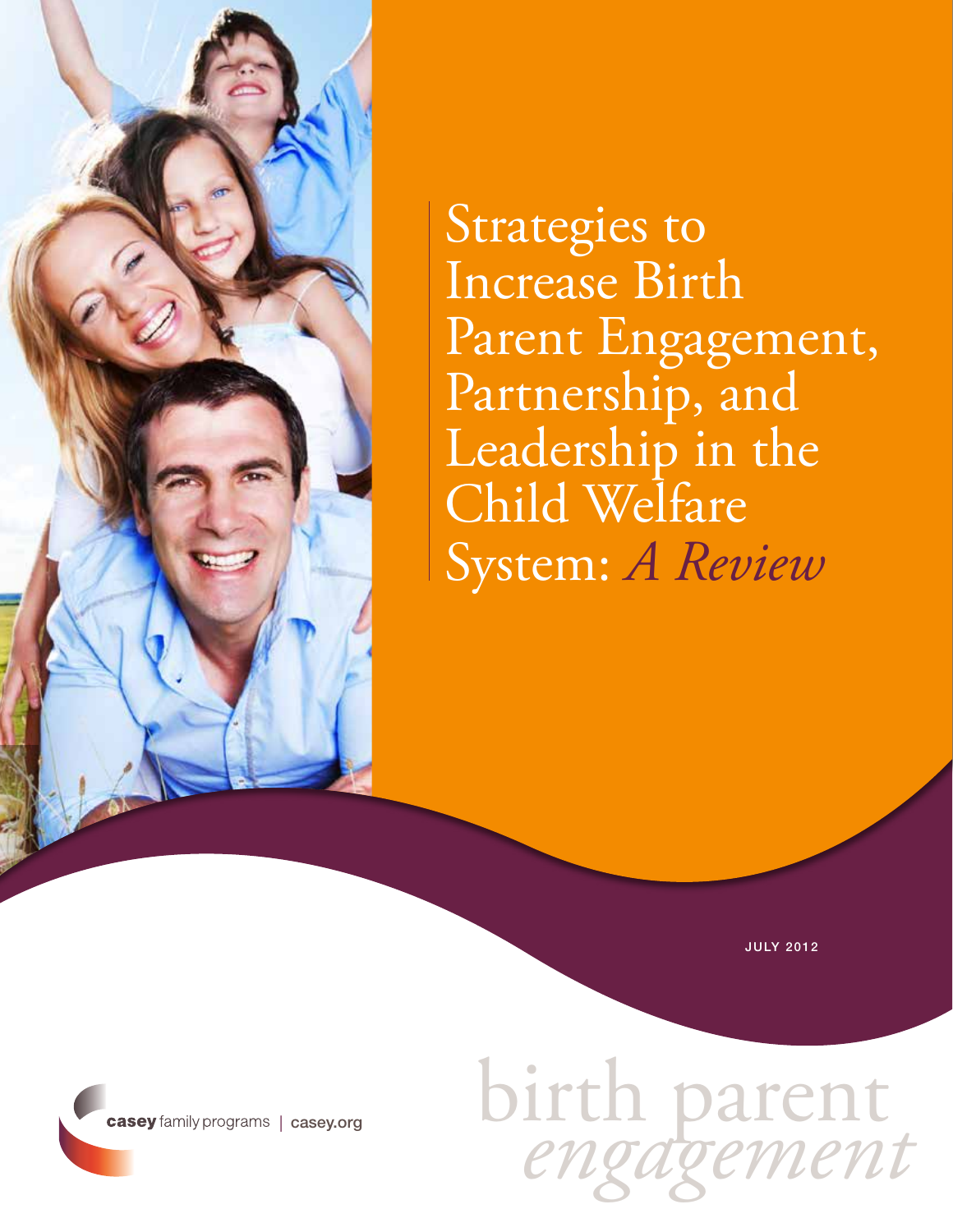## Acknowledgements

This report was a collaboration between Casey Family Programs' (Casey) Research Services and Casey's Technical Assistance Unit, as part of their ongoing work with the Birth Parent Advisory Committee. Information contained in this report draws heavily on previous research included in Birthparent Participation Programs (Clara, 2009), Engaging Fathers in the Child Welfare System (Garcia & Myslewicz, 2009), and Birth Parent Partnership and Engagement (Corwin, 2010).

The author would like to thank Gregory Davis, Manager-Casey Technical Assistance Unit and Erin Maher, Director of Program Evaluation-Casey Research Services for their ongoing leadership and support. He would also like to thank Fernando Clara, Advisor-Casey Knowledge Management and the Birth Parent Advisory Committee for their thorough review of this report.

casey family programs | casey.org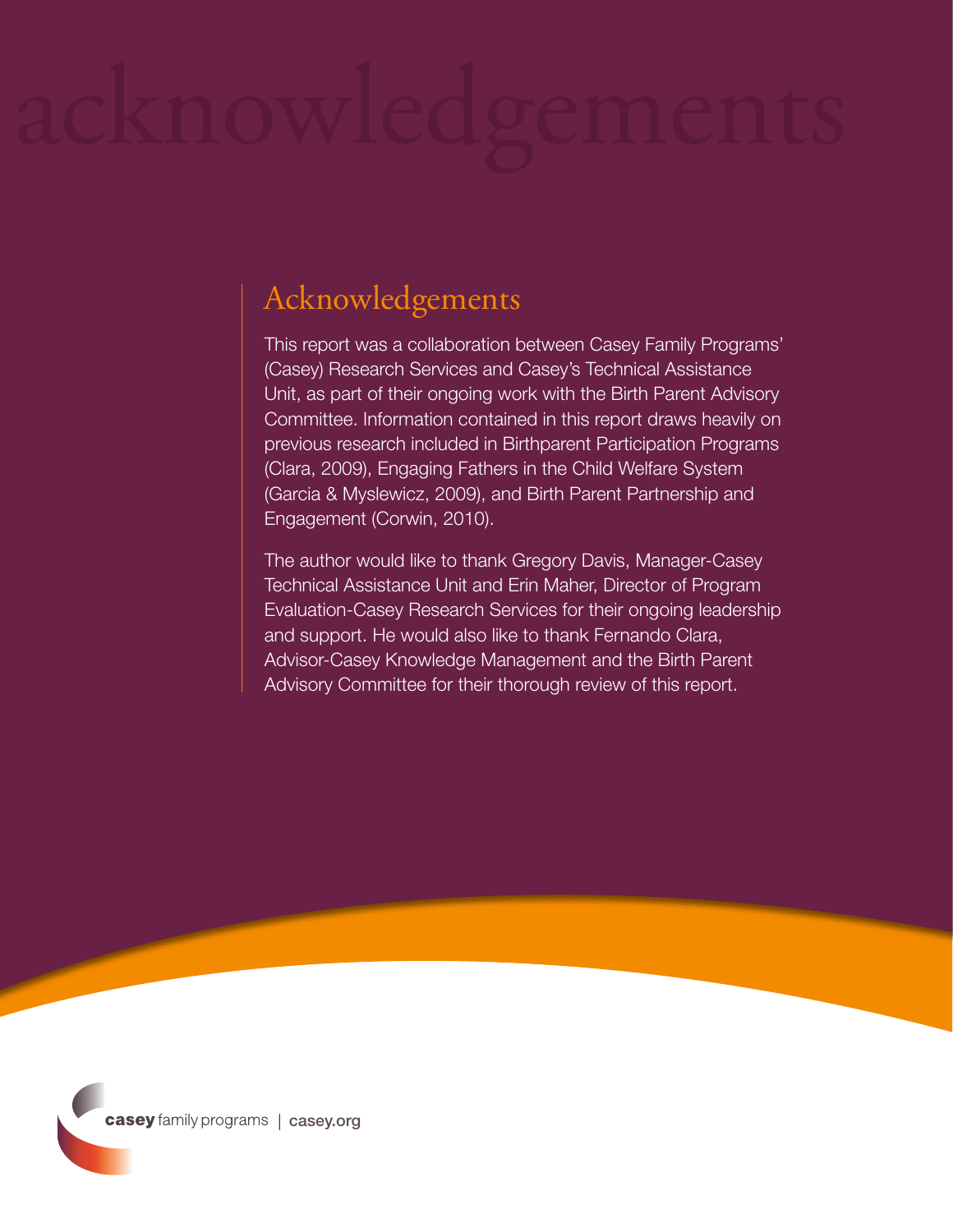## Author

## Tyler Corwin

Casey Family Programs 2001 8th Avenue Suite 2700, Seattle, WA 98121.

E tcorwin@casey.org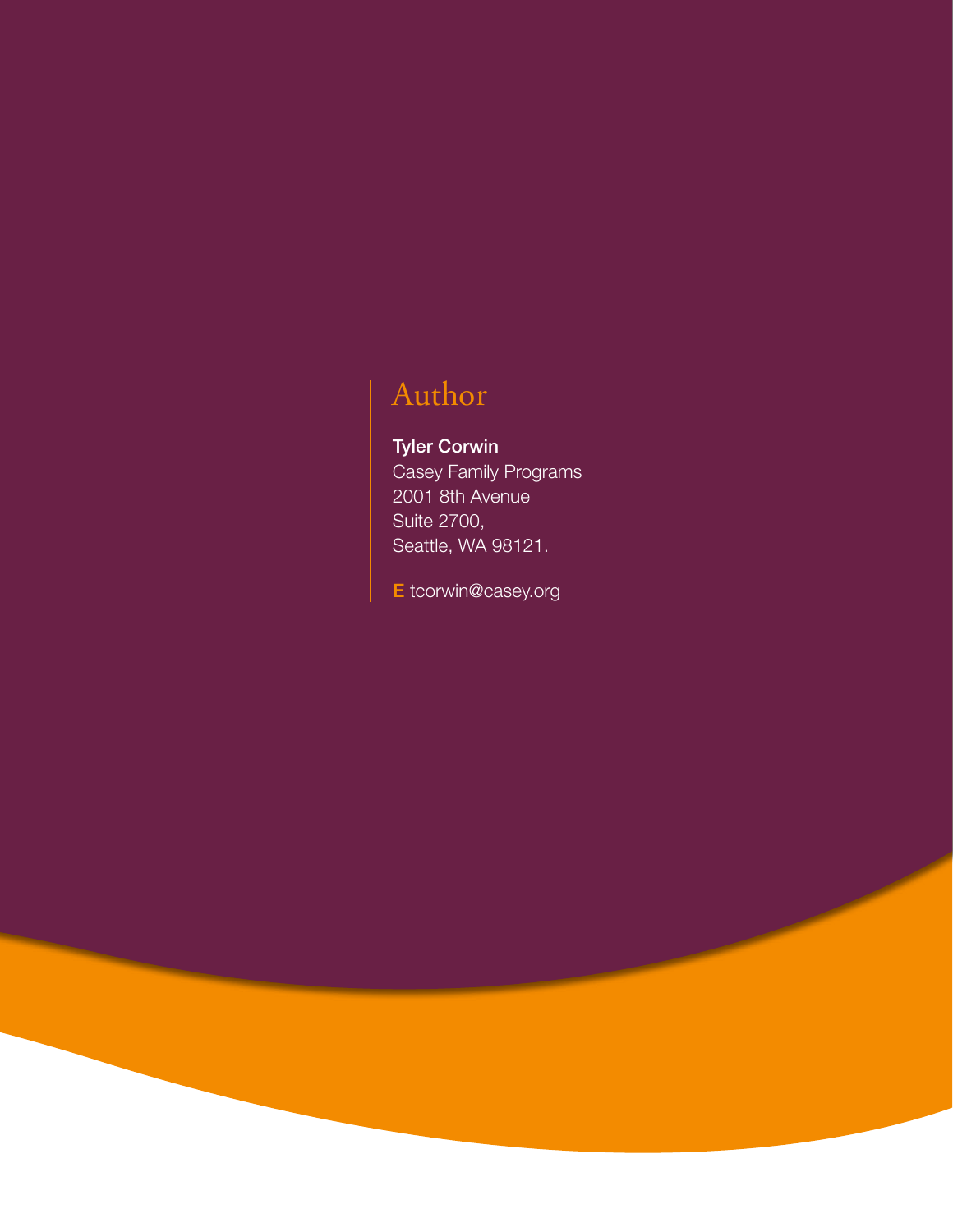# birth parent *engagement*

This report *explores barriers and proactive strategies* to engaging birth<br>parents with child welfare services and referrals for services, developing connections between birth parents and foster parents, utilizing birth parents as agency partners that mentor and train other birth parents, and drawing on birth parent experience in an advisory capacity at the organizational level.

casey family programs | casey.org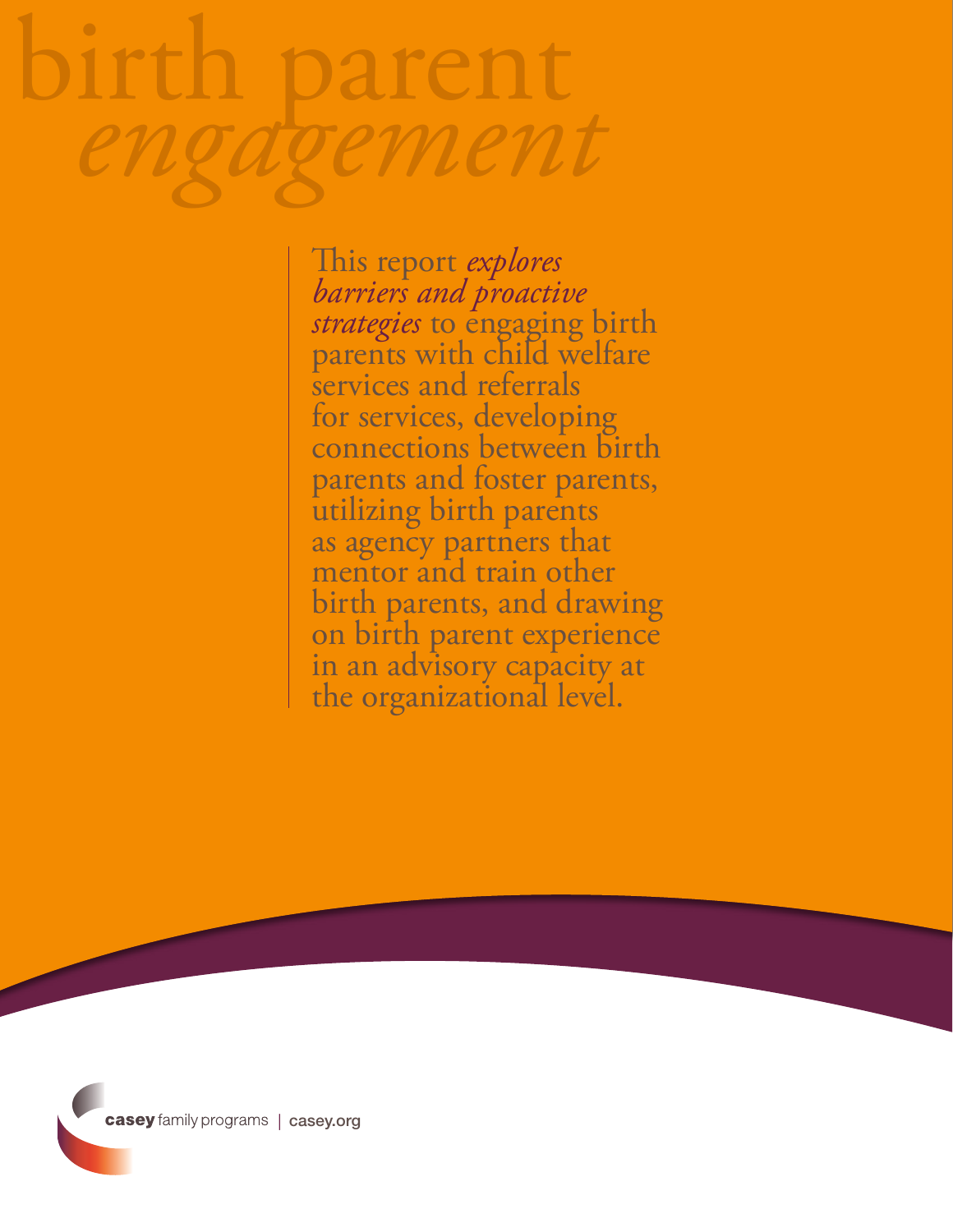## Table of Contents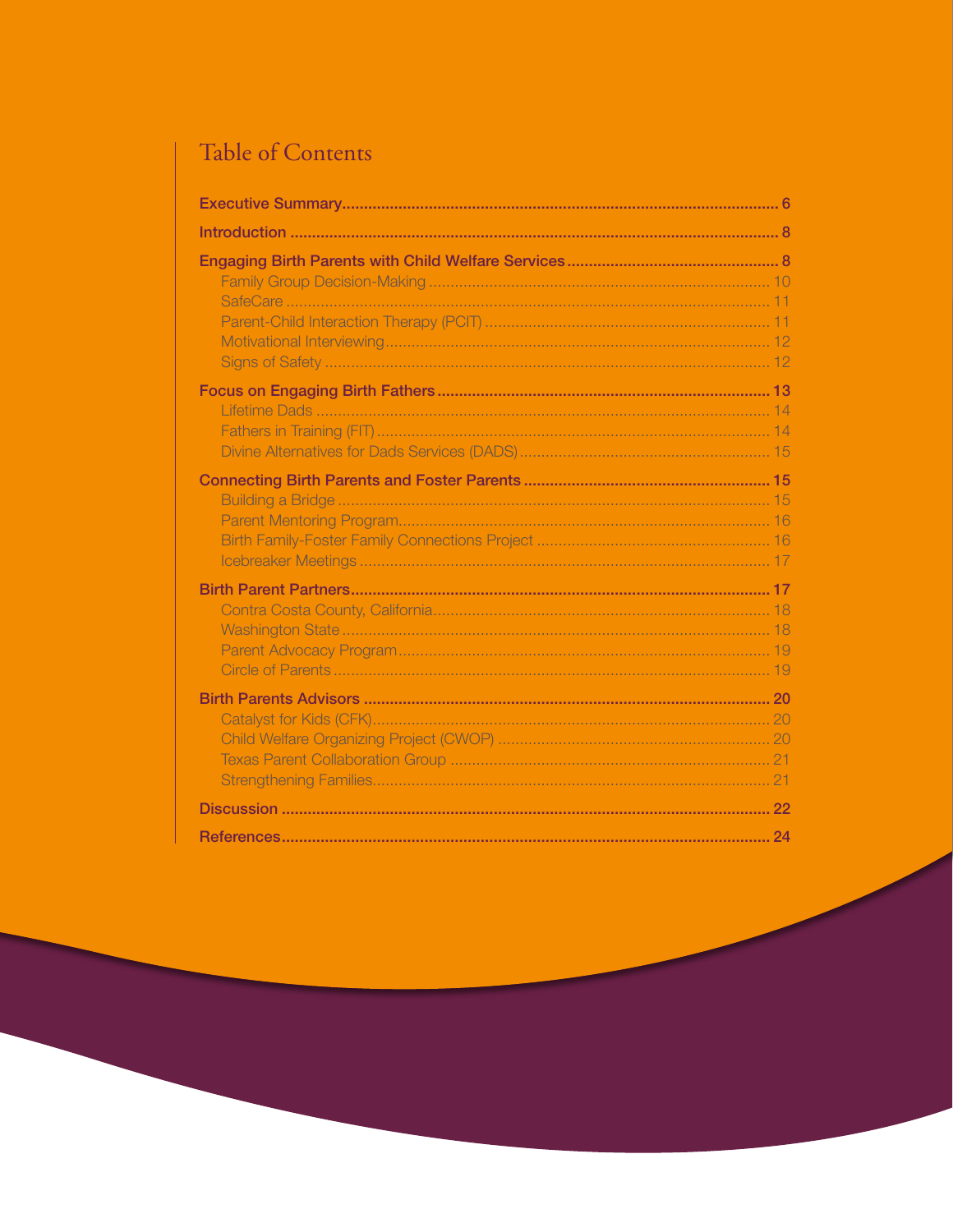

## Executive Summary

#### **Overview**

Birth parent participation and attendance in child welfare programs has been demonstrated to reduce the recurrence of maltreatment, as well as contribute to the reunification of families and improve emotional adjustment in children.

The report reviews the roles of birth parents in the child welfare system, as well as programs that foster birth parent engagement. It explores barriers and proactive strategies to engaging birth parents in child welfare services, developing connections between birth parents and foster parents, utilizing birth parents as agency partners that mentor and train other birth parents, and drawing upon birth parent experience in an advisory capacity at the organizational level. Specific program models that focus on birth parent involvement and their evidence-base (where available) are also reviewed; programs were selected for inclusion in this report based on constituent recommendations, prior reports, and extant research on birth parent engagement. Given Casey's objective of influencing the policies and practices that support safe, stable, and permanent homes for children, Casey and the Birth Parent Advisory Committee collaborated to produce this review.

#### Results

*Birth Parent Engagement with Child Welfare Services.* Encouraging participation in parenting and prevention programs contributes to reductions in maltreatment incidences, the reunification of families, improved emotional adjustment in children, and the opportunity for birth parents to demonstrate responsibility. Institutional mistrust, the complex issues that families face (e.g., substance abuse, domestic violence, unmet basic needs), and practical barriers (e.g., transportation, child care) create a serious impediment to the engagement process. Strategies to improve the engagement of birth parents and families in the child welfare system include: early outreach to parents; practical assistance; building supportive relationships with peers, foster parents, and child welfare workers; consulting parents in the decision-making process around service provisions; and family-centered practices. The following programs are briefly reviewed for their birth parent engagement strategies: Family Group Decision-Making, SafeCare, Parent-Child Interaction Therapy, Motivational Interviewing, and Signs of Safety.

*Connecting Birth Parents and Foster Parents.* Facilitating positive connections between foster parents and birth parents, regardless of whether the children remain in foster care or are reunified with their birth parents, can increase family connectedness, reduce childhood trauma, expedite permanency, and increase the likelihood of reunification. There are challenges to building positive connections, however, including: overcoming safety concerns for the child (for the foster or birth parents), jealousies, condescension from foster parents, and staff worries that the connections will increase problems and work. Building a Bridge, Parent Mentoring Programs (Washington State), Birth Parent-Foster Family Connections Project, and Icebreaker Meetings are reviewed.

<sup>6</sup> birth parent  *engagement*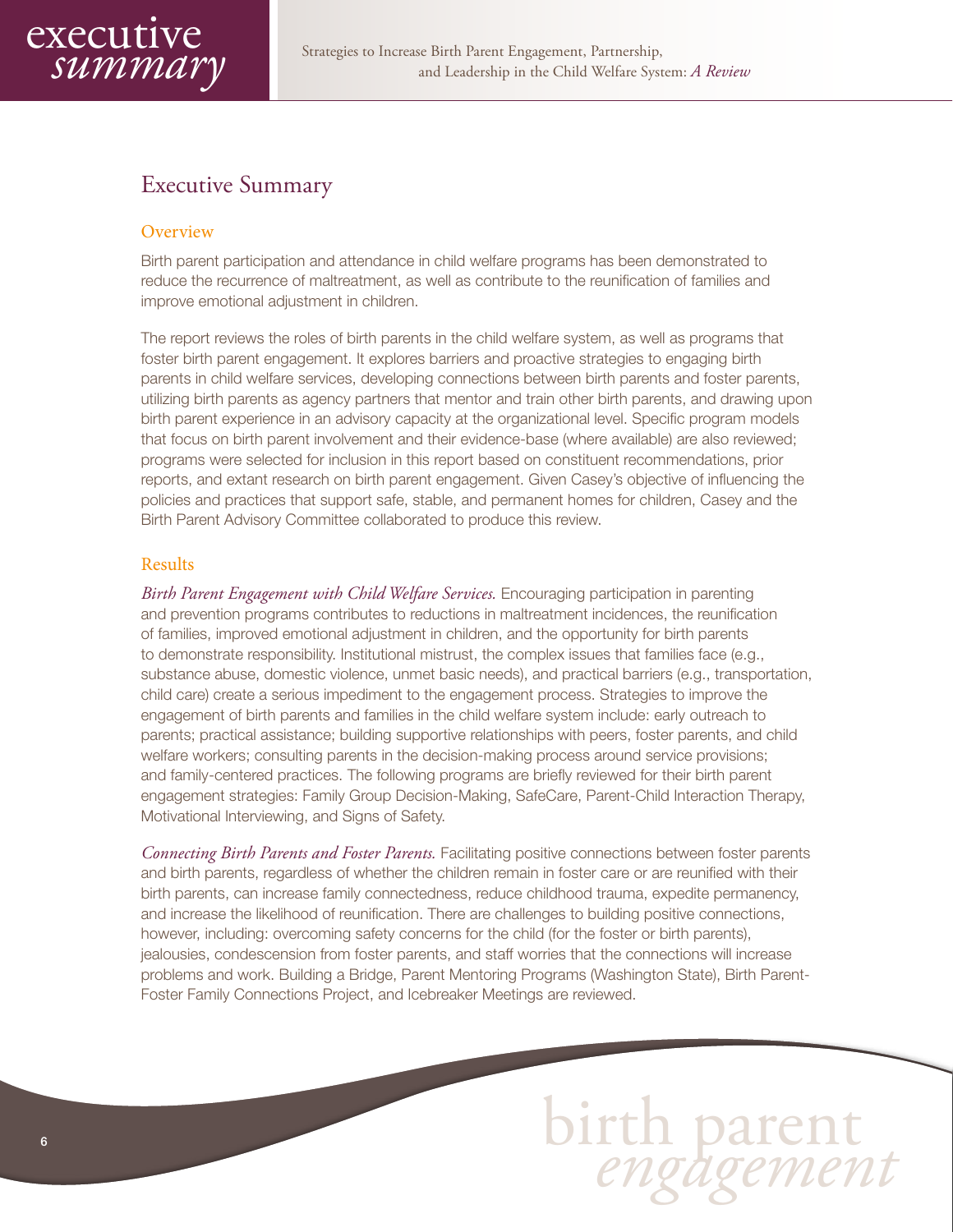

*Birth Parent Partners.* Birth parent partners, who have traversed the child welfare system themselves, possess the ability to provide guidance and support to other parents in the child welfare system and offer a unique perspective to inform policy and program implementation. Parent partners may increase birth parent engagement, decrease distrust in the child welfare system held by birth parents, and increase family support structures; they can also alleviate stressors between parents and child welfare agencies and may help improve child outcomes. Through alleviating stress for child welfare workers, the utilization of parent partners may have the additional effect of reducing child welfare staff burnout and increasing satisfaction. Birth parent partner programs reviewed include: the Parent Advocacy Program, Circle of Parents, and the Parent Partners Programs of Washington State and Contra Costa County, CA.

*Birth Parent Advisors.* Birth parent advisors can help make decisions about program planning, shape agency policy, advise statewide committees, train child welfare agency staff, and advocate for parent partner programs. Successful birth parent advisory roles are dependent on agency flexibility, adequate information and support, directed meeting agendas, the provision of leadership opportunities for the birth parents, shared responsibility, and consistent involvement throughout the planning and implementation process. This report reviews Catalyst For Kids, the Child Welfare Organizing Project, Strengthening Families, and the Texas Parent Collaboration Group.

#### Implications

Strategies for improving birth parent engagement, including reducing institutional mistrust through a supportive atmosphere where goals are clear and established and removing logistical barriers (e.g., transportation and child care), can be utilized to increase birth parent participation in the child welfare system. Creating positive connections between foster parents and birth parents, utilizing birth parent partners as support structures, and drawing upon birth parent advisors to inform how services are delivered, what programs are most effective, and how agencies and parents in child welfare interact, can contribute to reductions in the recurrence of maltreatment, the reunification of families, and improved emotional adjustment in children. These outcomes are especially significant as recurring incidences of child abuse or neglect have been linked to negative child outcomes, such as delinquency, increased behavior disorders, mental health issues, substance abuse, and reduced employment and educational achievement. Birth parents have a critical role in improving these outcomes.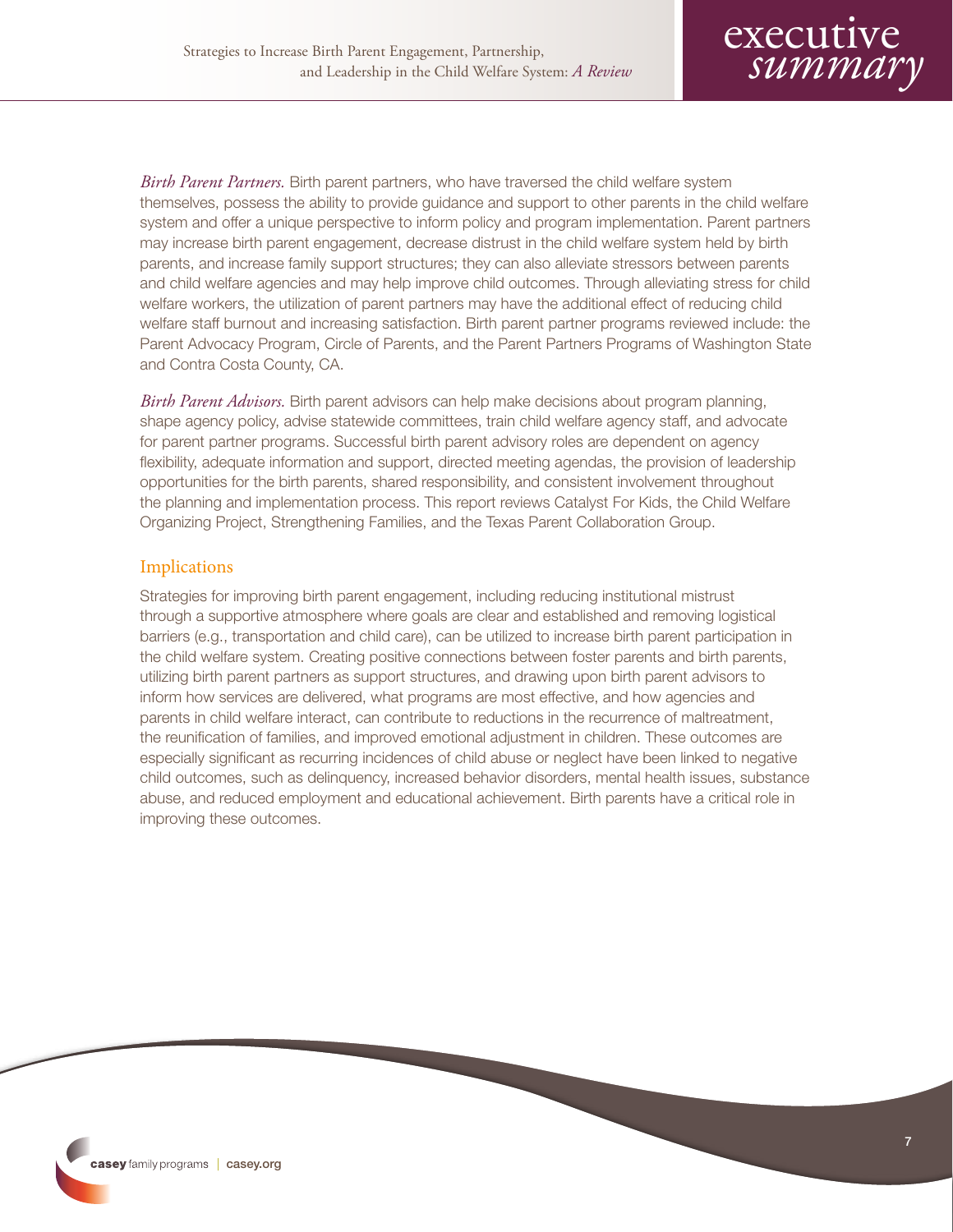

## Introduction

This report was prepared for the Casey Family Programs' Systems Improvement Birth Parent Advisory Committee (BPAC). It is intended to inform child welfare practice through a comprehensive review of the literature on effective approaches to involving birth parents in the child welfare system at all levels, while drawing attention to the potential impediments to successful birth parent engagement and partnership. The report explores barriers and proactive strategies to engaging birth parents with child welfare services and referrals for services (e.g., parenting education classes), developing connections between birth parents and foster parents, utilizing birth parents as agency partners that mentor and train other birth parents, and drawing on birth parent experience in an advisory capacity at the organizational level. Specifically engaging birth fathers in the child welfare system is highlighted, as birth fathers often require different considerations and approaches.

While the report highlights particular program models and summarizes strategies and barriers to birth parent involvement, it is not intended to provide an exhaustive list of child welfare programs that focus on birth parent participation. Illustrative program models (and their evidence-base where available) were selected for review in this report based on constituent recommendations, prior reports, and extant research on birth parent engagement. It draws upon an extensive review of scholarly literature, previous reports from Casey, internet databases and clearinghouses (e.g., Child Welfare Information Gateway), and program evaluations. This report frames the discussion around which child welfare services, agencies, and organizations can help strengthen partnerships with birth parents and develop shared understanding through collaboration.

## Engaging Birth Parents With Child Welfare Services

Engaging birth parents in critical services, prevention programs, and parenting education in child welfare can reduce incidences of maltreatment (DePanfilis & Zuravin, 2002), improve placement stability and the chances of reunification (Merkel-Holguin, Nixon, & Burford, 2003; U.S. Department of Health and Human Services [USDHHS], 2010), and support families (Virginia Department of Social Services [VDSS], 2011). The engagement level of birth parents in the child welfare programs (i.e. reunification services, court-mandated treatment, family therapy) is often low and varies depending on their relationship with their caseworker and family characteristics (Alpert, 2005; McCurdy & Daro, 2001); drop-out rates are especially high in programs where participation is involuntary (Rooney, 1992). Given the preponderance of risk factors among many families in child welfare, programs and interventions must have a sufficient duration and intensity (Lundahl, Nimer, & Parsons, 2006; Thomlison, 2003). Keeping families engaged in a program throughout its duration, increasing their dosage and exposure to positive parenting practices, is pivotal to the effectiveness of these programs in preventing maltreatment (Thomas, Leicht, Hughes, Madigan, & Dowell, 2003). In one recent study of the Nurturing Parenting Program in Louisiana, researchers demonstrated that

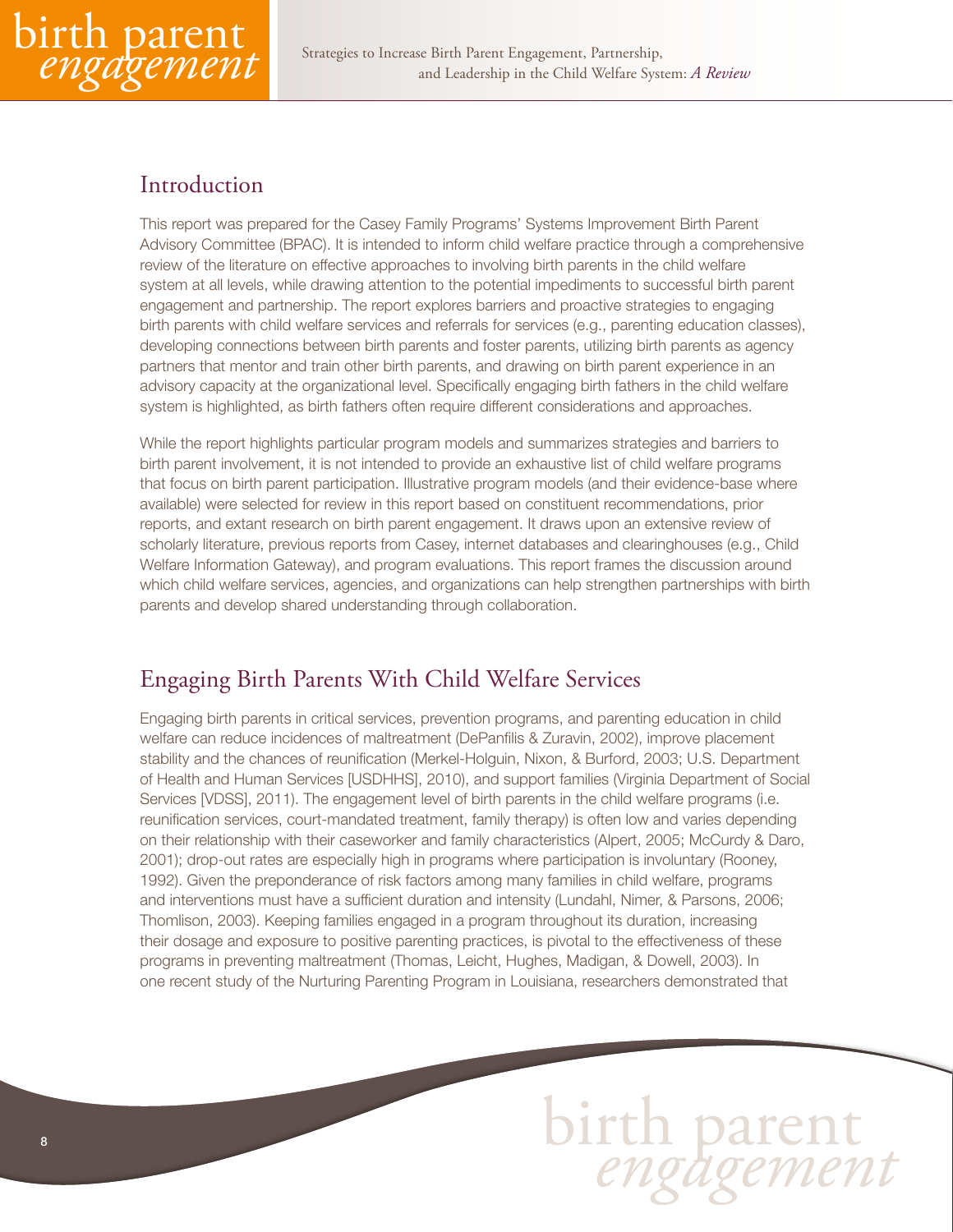

increasing program attendance from low to average levels among parents in child welfare could reduce the recurrence of child maltreatment by 35 percent (Maher, Marcynyszyn, Corwin, & Hodnett, 2011). Furthermore, the completion of particular programs (e.g., domestic violence education, substance abuse treatment) is often a prerequisite to successful permanency planning and reunification; thus, keeping birth parents engaged in these programs is imperative.

The attitudes of foster parents and child welfare workers toward birth parents can affect the engagement and involvement of parents (Poirier & Simard, 2006; Saint-Jacques, Drapeau, Lessard, & Beaudoin, 2006); when engagement affects birth parent-child visitation, outcomes for children (e.g., emotional well-being) are affected as well (Erera, 1997; Fanshel & Shinn, 1978). The dual function of child welfare workers as service providers and investigators (Roberts, 2007), as well as the presence of child welfare workers in court proceedings (Yatchmenoff, 2001), may breed mistrust between parents and caseworkers that further hinders engagement with agencies and programs. Coupling institutional mistrust with the complex issues that families face (e.g., substance abuse, health issues, unmet basic needs) creates a serious impediment to the engagement process (Littell, Alexander, & Reynolds, 2001; Marcenko, Brown, DeVoy, & Conway, 2010; Wagner, Spiker, Linn, Gerlach-Downie, & Hernandez, 2003). Beyond these deeper issues that impede birth parent participation, practical barriers exist as well, such as transportation, child care, or competing demands (e.g., employment).

The uniqueness of every family contributes to the complexity of creating an effective strategy for engaging birth parents. The removal of barriers to participation and improving the quality of relationships between caseworkers and birth parents can significantly increase engagement in child welfare programs, which will help strengthen families. Strategies to improve the engagement of birth parents and families in the child welfare system include: early outreach to parents; practical assistance; efficacy in engaging and understanding the complexities of child welfare; building supportive relationships with peers, foster parents, and child welfare workers; consulting parents in the decision-making process around service provisions; and family-centered practices (Kemp, Marcenko, Hoagwood, & Vesneski, 2009; USDHHS, 2010; VDSS, 2011). In addition, a Systems of Care approach to engaging birth parents emphasizes parents' roles as partners in the case planning process, acknowledging birth parents as experts in their personal needs, and providing a meaningful role in the decision making regarding their children (National Technical Assistance and Evaluation Center for Systems of Care [NTAEC], 2008). Family group decision-making, discussed below, and child-family teams are examples of family-centered Systems of Care work being implemented within the nine Systems of Care demonstration sites (National Systems of Care demonstration sites are located in California, Colorado, Kansas, Nevada, New York, North Carolina, North Dakota, Oregon, and Pennsylvania (NTAEC, 2010).).

The possibility of the termination of parental rights in some cases can create additional strain or distrust between parents and caseworkers (NTAEC, 2008). In order to alleviate distrust between birth parents and the child welfare system, clear communication about service planning and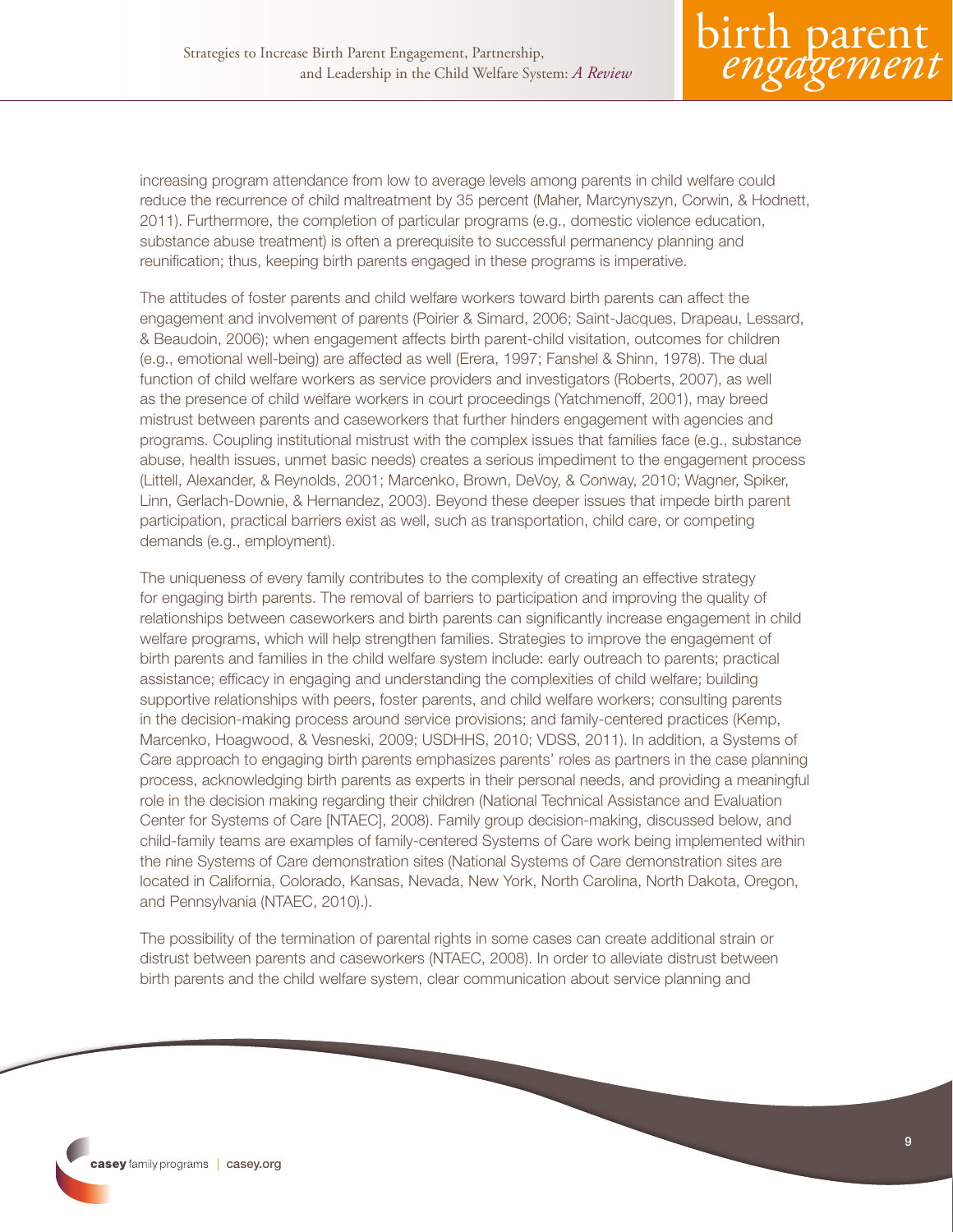

## *Spotlight on* Engaging Birth Parents with Substance Abuse Treatment and Recovery

Engaging birth parents in treatment programs warrants additional investigation, as these programs offer critical services to parents prior to reunification proceedings. The inability to engage parents in substance abuse recovery services can result in the removal of children from parental custody and foster care placement (Testa & Smith, 2009). One study of substanceabusing mothers in Oregon demonstrated that quicker entry into treatment and more time spent in treatment was related to less time children spent in foster care; treatment completion was also related to increased likelihood of reunification (Green, Rockhill, & Furrer, 2007). Additionally, a study conducted in Illinois showed that the provision of coaches to help remove barriers to treatment, engage parents in services and keep them engaged, and support parents through permanency planning, increased completion rates of substance abuse treatment and, subsequently, reunification (Ryan, 2006).

While strategies to improve birth parent engagement in recovery or treatment services related to substance abuse are critical, parents often face additional barriers to reunification, such as housing issues, domestic violence, or mental health treatment. In order to increase the chances of reunification, child welfare services should assist families' progress in treatment for co-occurring problem areas (Marsh, Ryan, Choi, & Testa, 2006).

expectations from caseworkers is necessary. Parent perceptions that child welfare workers are being straightforward with case plan expectations promote positive relationships, helping parents to navigate the child welfare system and encouraging participation in services and programs (DePanfilis & Salus, 2003; Yatchmenoff, 2001). Evidence from a qualitative study of the family engagement process of a New York City neighborhood-based child welfare service provider demonstrated that direct, honest, and affirming communication, as well as empathic and reliable workers facilitated parent engagement in services (Altman, 2008).

Apart from caseworkers' qualities, such as empathy and acceptance, child welfare agencies' establishment of clear goals, provision of relevant services, development of parenting skills, and the sufficient allotment of time and resources, create a supportive atmosphere for parents, increasing engagement in child welfare programs (Dawson & Berry, 2002; Rooney, 1992). Engagement can be further increased through the screening of service referrals for appropriateness to family needs, increasing the frequency or intensity of contacts/check-ins, incentivizing and rewarding participation, providing concrete services to families, and using motivational interventions. It should be noted, however, that larger caseloads and time/ budgetary constraints may disallow caseworkers from utilizing many of these strategies to engage birth parents (NTAEC, 2008).

The following strategies and programs have been implemented as adaptations to child welfare models to address increasing family and birth parent participation in child welfare programs that contribute to reunification and/or adoption, including participation in much needed services, such as substance abuse treatment.

#### Family Group Decision-Making

Family group decision-making (FGDM), encourages family engagement in the child welfare system through emphasizing family preferences when discussing and deciding upon case plans. FGDM is a strengths-oriented, community-based process by which a collective effort is undertaken by immediate and extended family members, social service professionals, and others to work on problems and make decisions for the benefit of birth parents and children (Chandler & Giovannucci, 2004; Huntsman, 2006). Ultimately, FGDM can empower families to contribute to expedited permanency planning for children, beyond traditional court proceedings (Olson, 2009).

10 birth parent  *engagement*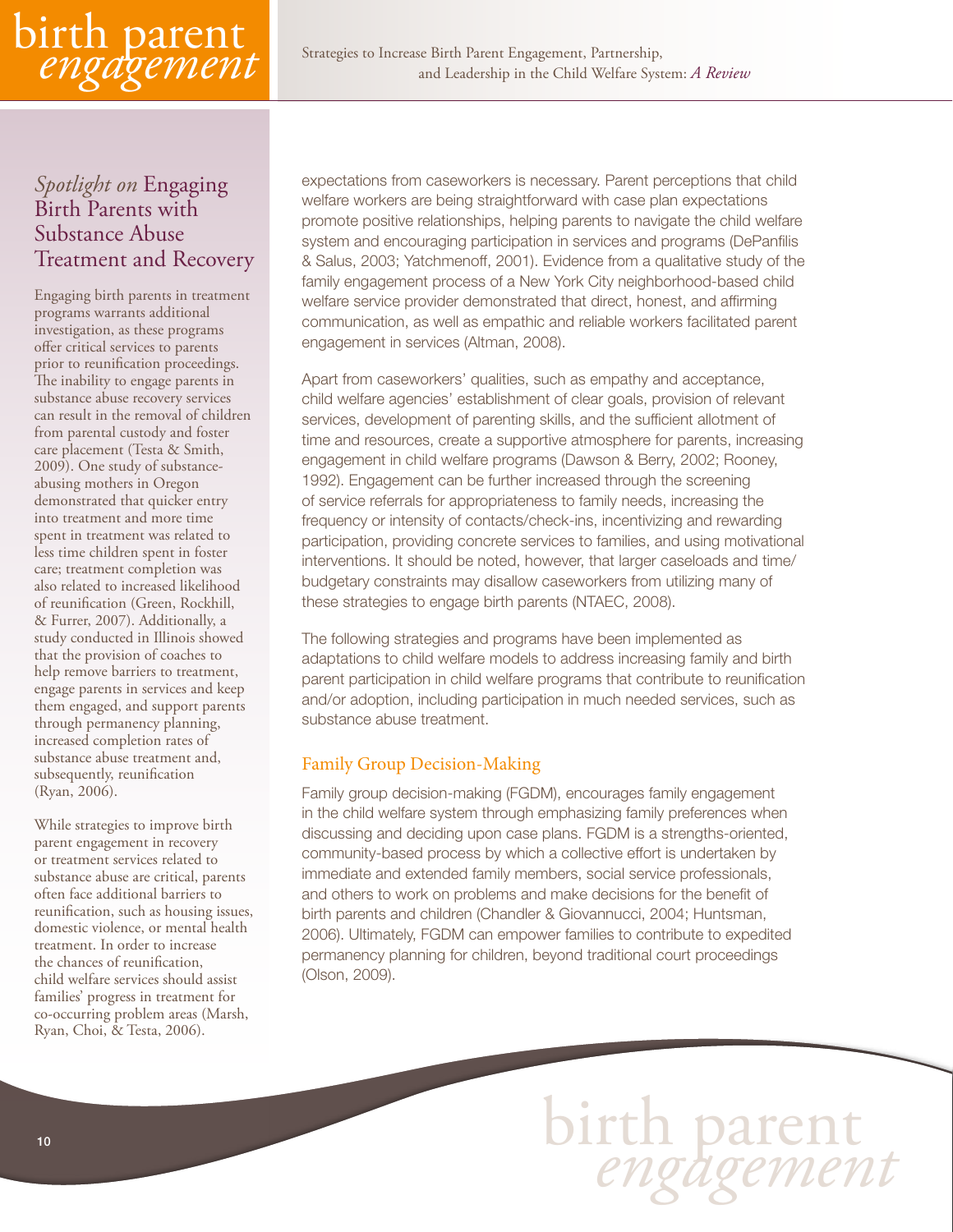

Several states, including Pennsylvania, Minnesota, and Texas, have adopted FGDM as a part of their child welfare practice models. An evaluation of FGDM in Texas revealed that children involved with the program model, as opposed to traditional services, experienced shorter durations in foster care and were more likely to return home (Sheets et al., 2009; Texas Department of Family and Protective Services [TDFPS], 2006). However, a recent randomized control study of the program showed no significant differences in placement stability or permanence between those receiving FGDM and those not (Berzin, Cohen, Thomas, & Dawson, 2008). Further evaluation of the effectiveness of this program, or programs similarly-structured (e.g., family partnership meetings (VDSS, 2010)), is needed to verify that this relationship-focused approach prevents out-of-home placements and improves child and family outcomes.

#### SafeCare

SafeCare is a home-based intervention that aims to change parenting behaviors to prevent imminent child maltreatment. The program focuses on behaviors related to child health and safety, cleanliness of the home, and parent-child interactions. Home visitors are trained to recognize the signs of relevant risk factors, like substance abuse or depression.

SafeCare has demonstrated promise in reducing child welfare referrals; participants were also more likely to enroll and remain in services than a standard in-home services counterpart (Silovsky et al., 2011). The increased engagement is attributed to SafeCare's inclusion of "motivational interviewing" and the reduced stigma of structured, skills-based parent training versus the more stigmatized mental health services. SafeCare is currently being implemented in nine states, including Oklahoma, Georgia, California, and Washington (National SafeCare Training and Research Center, 2011).

#### Parent-Child Interaction Therapy (PCIT)

PCIT teaches positive parenting through child-directed and parent-directed interactions. Parents are taught to increase praise and enthusiasm, avoid negative behaviors, ignore minor misbehaviors, and reinforce discipline selectively and consistently. The program consists of five to six weekly, coached parent-child sessions. PCIT has been utilized in several states across the country, including jurisdictions in Nebraska, California, and Oklahoma, and has been shown to reduce the rate of rereports of physical abuse when compared to standard services (Chaffin et al., 2004).

A recent study combined the PCIT with motivational interviewing principles called self-motivation orientation. Over six sessions, parents participating in the PCIT also heard testimonials from parents who had completed the parenting program, weighed the pros and cons of changing parenting practices, developed their own lists of problems and goals, and elaborated the difference between current parent–child interactions and the established goals (Chaffin et al., 2009). Attendance and program retention were significantly higher for parents that received both the PCIT and motivational interviewing, especially among low- to moderately-motivated parents in child welfare.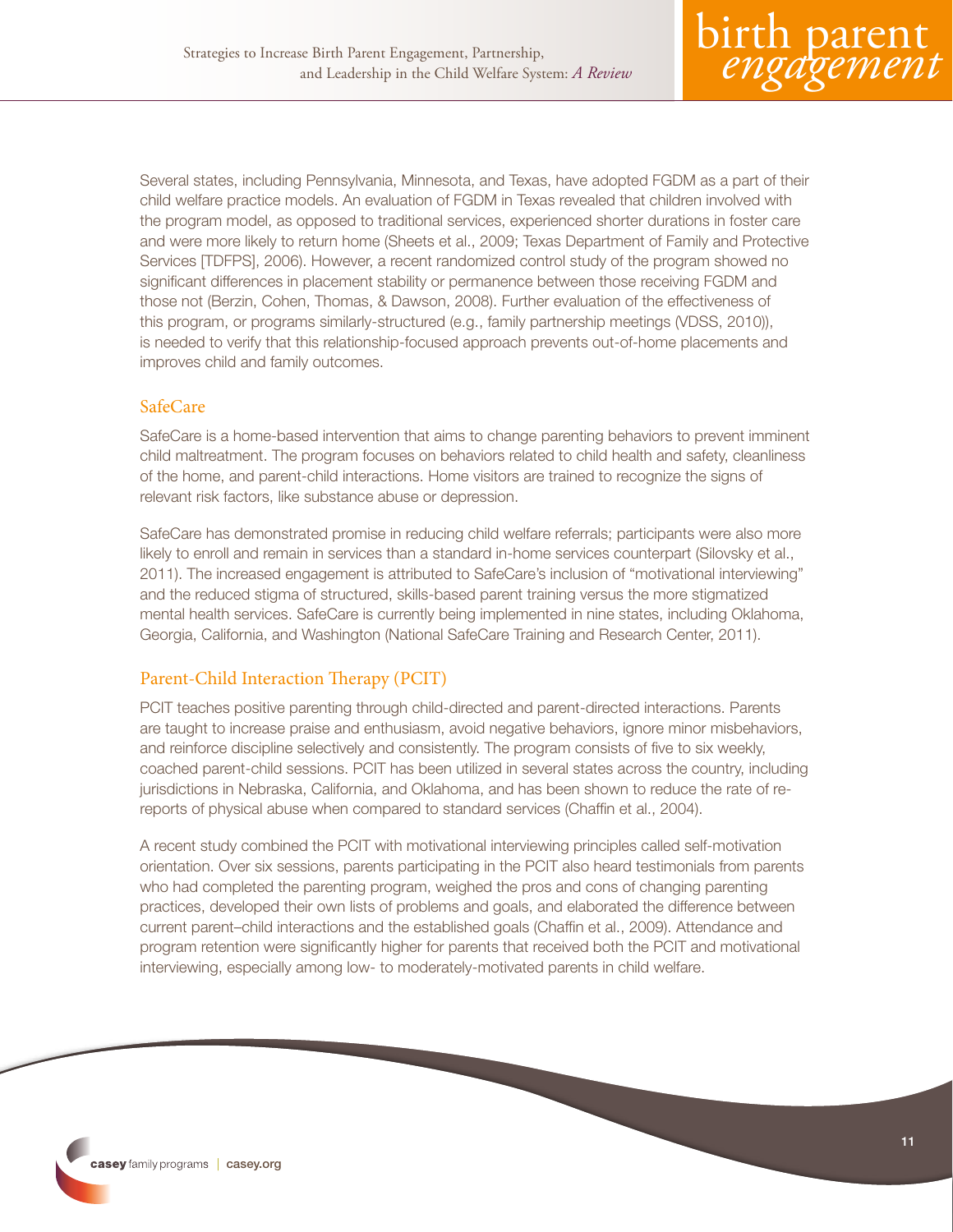

#### Motivational Interviewing

Motivational interviewing is a model for supporting behavior change by increasing the motivation to change (i.e., reducing ambivalence), as opposed to "directly persuading" individuals by telling them what to do (Wahab, 2005). Rather than convincing clients to engage with services, or using the threat of punitive action, reflective listening is used to empathize with clients and encourage self-efficacy (Miller & Rollnick, 2002; Wahab, 2005). The practice of using motivational interviewing has shown effectiveness across a variety of settings; practitioners in the juvenile court system and behavioral health services in several states, including Nebraska, Hawai'i, and Ohio, have been trained in motivational interviewing. Additionally, the practice has shown promise as an intervention technique used by child welfare workers, especially when used with substance-abusing parents (Hohman, 1998).

Some challenges exist in adopting motivational interviewing as part of a child welfare model of services. Motivational interviewing requires different skills for social workers, some of which are contrary to typical social work practices like action planning (Wahab, 2005). Some evidence does exist that the use of motivational interviewing can contribute to increased parent engagement with services (Carroll, Libby, Sheehan, & Hyland, 2001; Silovsky et al., 2011). However, one study on motivational interviewing amongst a population of child-welfare involved women was unable to show that the practice was any more effective at increasing engagement or reducing drug abuse than a standard education/home-visiting program (Mullins, Suarez, Ondersma, & Page, 2004).

#### Signs of Safety

Signs of Safety is a strategy in child welfare that uses a collaborative approach to working in partnership with families, emphasizing strength-based practices that encourage engagement and support the completion of case plan goals. The Signs of Safety framework integrates risk assessment, case planning, and risk management by focusing on past harm, existing strengths/ safety, and future danger or future safety (Turnell, 2008). Comprehensive risk assessment is contained in a one-page assessment protocol, which can be used from case opening through case closure.

The Signs of Safety approach has been integrated in child welfare work practice in Minnesota and Massachusetts. Initial findings from studies in Minnesota have shown that the Signs of Safety approach may have promising results for reducing out-of-home placements (Department for Child Protection, 2011). More of an evidence-base is needed, however, to demonstrate its effectiveness in increasing engagement among child-welfare involved families.

Nearly all of the aforementioned strategies, or programs, that have been adopted in child welfare practice models throughout the country call for a richer evidence-base of program effectiveness. Unfortunately, in child welfare, families are typically exposed to a variety of services, court

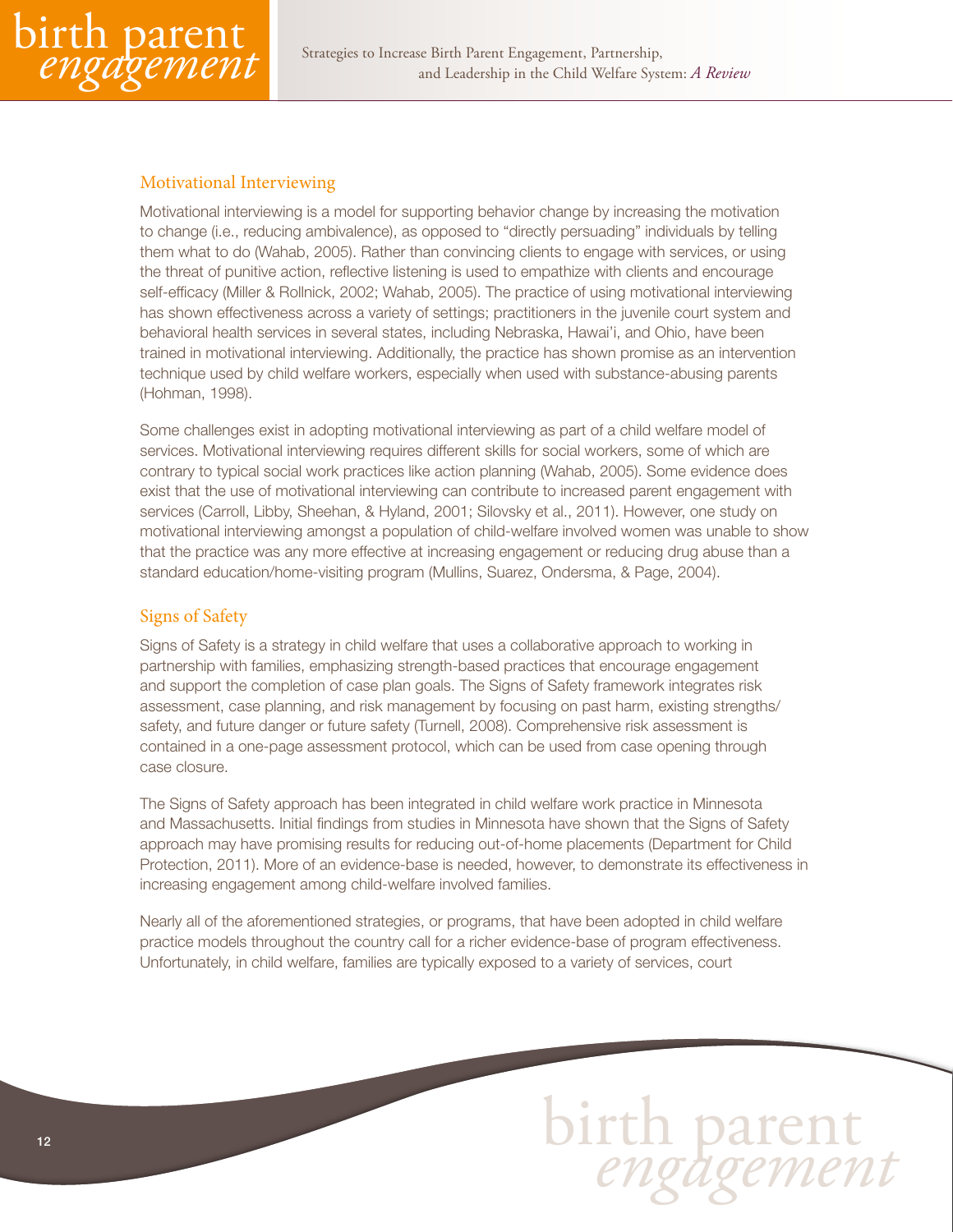

involvement, etc., that make it extremely difficult to claim a particular policy or practice is responsible for child and family outcomes (Turnell, 2008). Instead, effectiveness studies can usually only demonstrate an association, or link, between child welfare outcomes and the time during which a new practice was implemented. In order to develop a stronger evidence-base of effective programs in child welfare, larger-scale studies that measure key outcomes and utilize rigorous evaluation designs (e.g., random assignment of families into services or treatment) would be needed.

## Focus On Engaging Birth Fathers

Engaging fathers in the child welfare system is essential, as their involvement is positively linked to educational and developmental outcomes for children (Flouri & Buchanan, 2004; O'Donnell, 1999). Father participation can also reduce children's length of stay in foster care (Coakley, 2008) and may potentially improve child well-being (Malm, Murray, & Geen, 2006).

Many of the barriers to engagement with the child welfare system (e.g., mistrust) are exacerbated for fathers. In many cases, engaging fathers presents the additional challenges of locating absentee fathers, paternity and legal issues, and a lack of training on the part of caseworkers in how to work with fathers (Huebner, Werner, Hartwig, White, & Shewa, 2008). Child protective services may be more stringent with fathers of children, compared to mothers, and courts may be harder on fathers, causing strained relationships between child welfare workers and fathers (O'Donnell, Johnson, D'Aunno, & Thornton, 2005). Also, persistent risk factors (including drug/alcohol use, unemployment, emotional instability, etc.) predict lower levels of paternal engagement (Farrie, Lee, & Fagan, 2011), and strained mother-father relationships can present barriers to father engagement.

Providing fathers with services that address employment may significantly increase their involvement with other child welfare programs. Reductions in stress and conflict can promote father engagement and supportive coparenting; lower income and unemployment can increase stress, exacerbating the already negative association between stress/conflict and father engagement (Bronte-Tinkew & Horowitz, 2010; Bronte-Tinkew, Horowitz, & Carrano, 2010). Targeted interventions for fathers to increase engagement should be directed toward helping men make positive life changes and maintaining positive relationships with birth mothers; additionally, social policies that stabilize high risk fathers' incomes should be considered (Fagan, Palkovitz, Roy, & Farrie, 2009).

Additional recommendations for promoting father engagement from the perspective of agencies include using tools like the Federal Parent Locator Service to find fathers that have been identified. Fathers also need increased access and notification of legal proceedings regarding their children and a decreased burden of child support, possibly through providing credit for in-kind contributions (like clothing and diapers) (Sylvester & Reich, 2002). The Fostering Connections to Success Act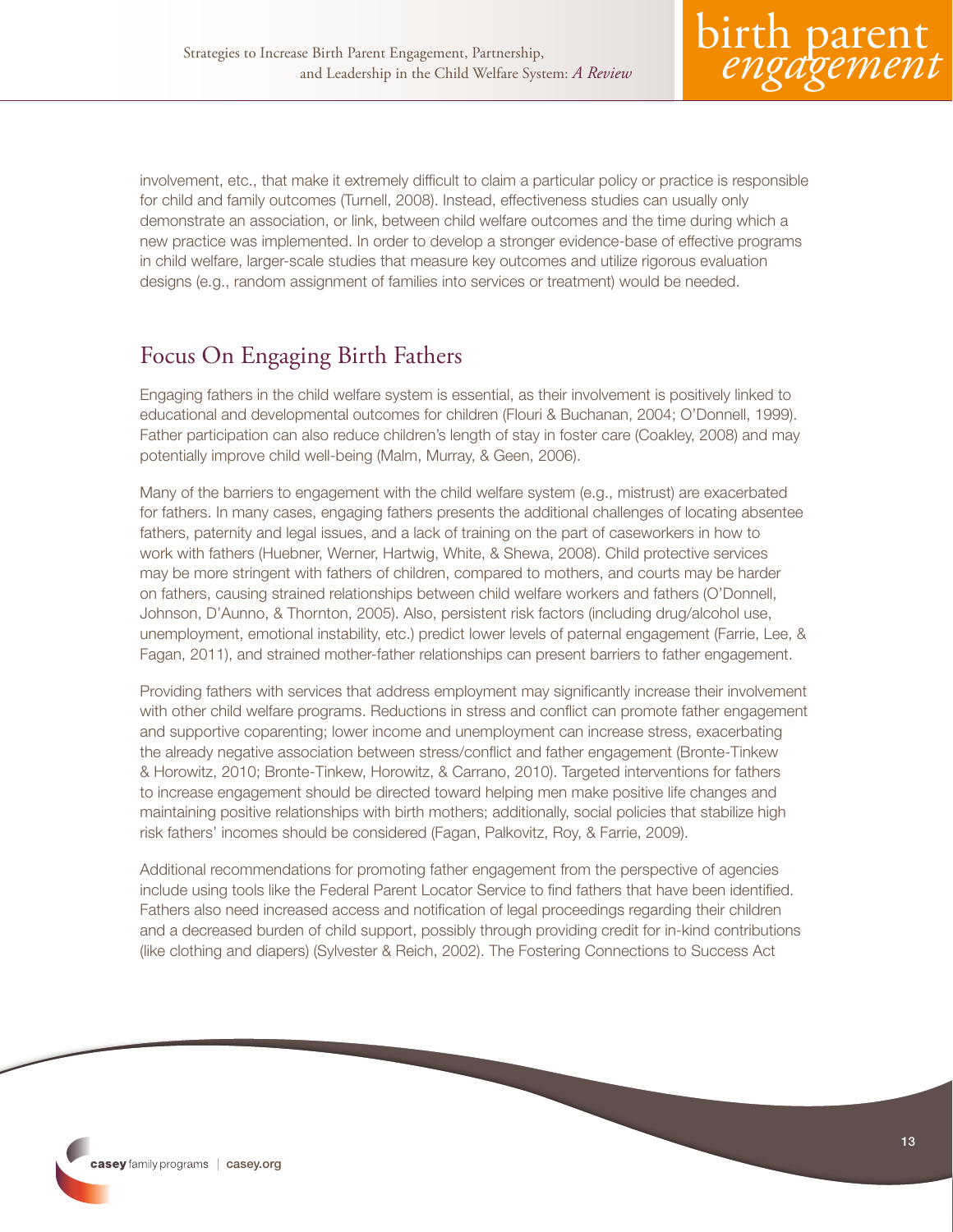

and Increasing Adoptions Act of 2008, which requires states to identify and notify relatives when a child is placed in foster care, is a positive recognition of the importance of father involvement,

Recent attempts have been made at the state level to encourage fathers' involvement with child welfare services and promote a culture of father engagement among child welfare workers. and hopefully, the Act will encourage participation by identified fathers in matters regarding their children (Crane, 2010). Providing fathers with the same services provided to mothers and concurrent planning may also increase their engagement (Garcia & Myslewicz, 2009).

Recent attempts have been made at the state level to encourage fathers' involvement with child welfare services and promote a culture of father engagement among child welfare workers. Specifically, the Massachusetts Department of Children and Families has made the following strides in an effort to promote father engagement: emphasizing work with both parents in all phases of casework, establishing fatherhood education leadership teams, developing a framework for engaging fathers, and training staff with the tools and resources for working with fathers (USDHHS, 2010).

Effective fatherhood programs that succeed in involving fathers with their children and families shared the following characteristics: cultural appropriateness, facilitators who believed in the program, high staff-to-

participant ratios, clear goals, theory-based approaches, personalized information, sufficient time, staff who engaged in one-on-one relationships, incentives for participants, and curriculum fidelity (Bronte-Tinkew, Horowitz, & Metz, 2008). Three programs are reviewed below.

#### Lifetime Dads

Lifetime Dads is an education and support program in 12 counties in Iowa that provides support services to fathers. The program is led by fathers that are alumni of the program, which may contribute to much of the program's success (Garcia & Myslewicz, 2009). Lifetime Dads incorporates multiple other programs that provide, for example, fathering skills and health and safety information (Upper Des Moines Opportunity, Inc., 2012).

#### Fathers in Training (FIT)

FIT is an education and support program based in Virginia Beach, VA designed to improve parenting and relationship skills for men (Virginia Beach Department of Human Services [VBDSS], 2011). The program is structured in three 6-week segments, with individualized plans developed for each father that focus around developing support systems, building communication skills, enhancing parenting skills, anger management, and conflict resolution (VBDSS, 2011). FIT emphasizes that although families may be separated by absence or divorce, fathers can have meaningful relationships with

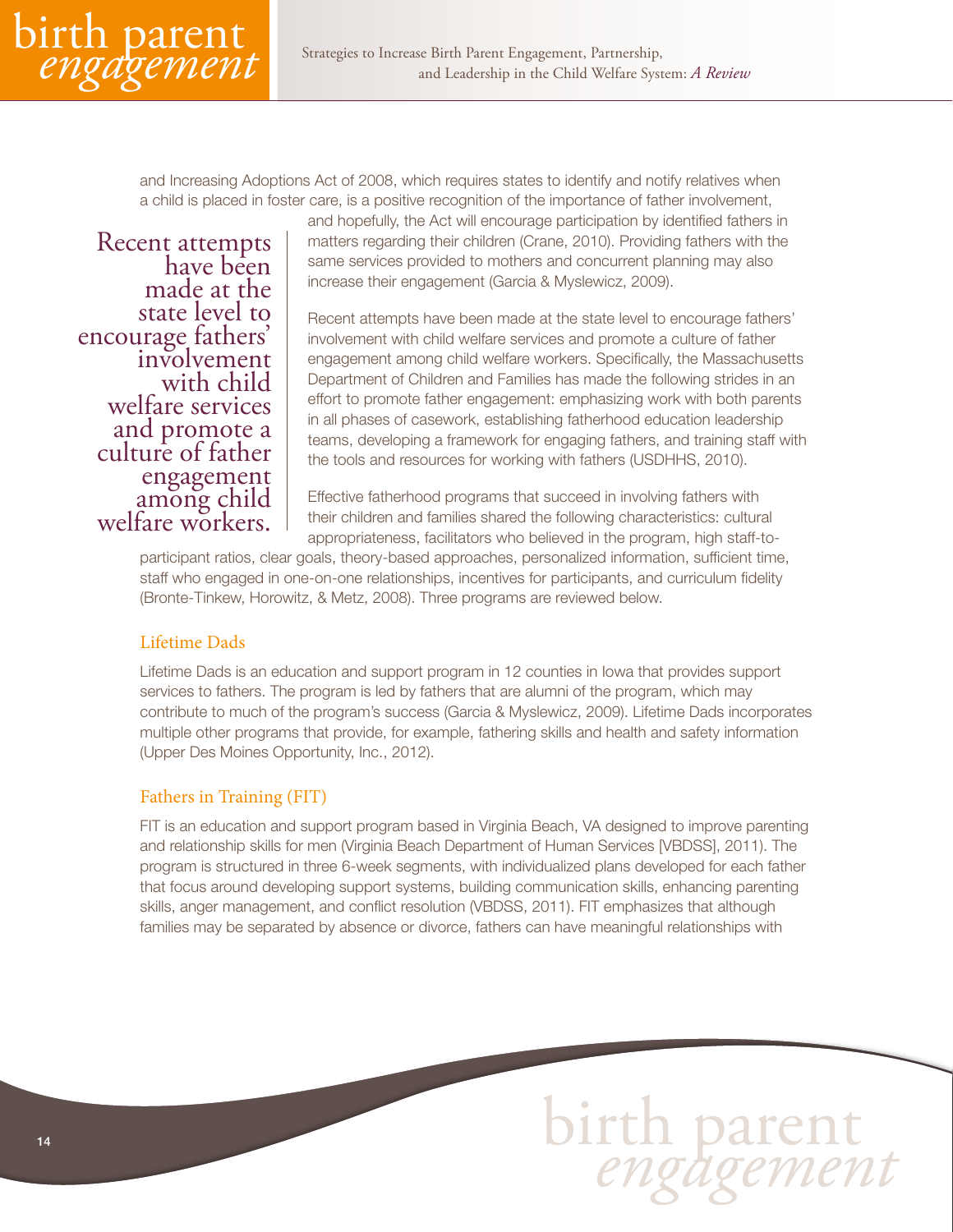their children and build positive alliances with the mothers of their children. FIT highlights several program successes, including increasing parenting knowledge/skills and understanding of child development.

#### Divine Alternatives for Dads Services (DADS)

DADS provides assistance to fathers in Washington State with reunification, parenting plans, child support, case management, and crisis intervention. Many of the fathers in DADS have been incarcerated or struggle with addiction, and they are transitioning back into their communities. Staff and volunteers help fathers overcome the barriers to parent visitation and employment, giving fathers a foundation to help them build stronger families and make positive changes in their lives (Divine Alternatives for Dads Services, 2010).

While the Lifetime Dads, FIT, and DADS programs all provide critical services in terms of engaging fathers with the child welfare system, there is a notable absence of studies to assess the effectiveness of these, and similar, programs.

## Connecting Birth Parents And Foster Parents

Facilitating positive connections between foster parents and birth parents, regardless of whether the children involved remain in foster care or are reunified with their birth parents, can increase family connectedness, reduce childhood trauma, expedite permanency, and increase the likelihood of reunification (Burton & Showell, 1997). Foster parents that are willing to work with and establish a relationship with birth parents, as well as maintain a relationship with the children after reunification, can provide a continuing sense of family for the children. The establishment of clear boundaries between birth and foster families and the use of support services are crucial for developing these relationships. There are challenges to building positive connections, however, including: overcoming safety concerns for the child (for the foster or birth parents), jealousies, condescension from foster parents, and staff worries that the connections will increase problems and work (Rise, 2009). The following briefly reviews three programs that emphasize building connections between foster parents and birth parents.

#### Building a Bridge

Rise, a New York-based organization that supports parents and parent advocacy through training parents to write about their experiences with the child welfare system, has developed a foster parent training program, Building a Bridge, which tries to build and maintain positive connections between birth parents and foster parents. In doing so, Building a Bridge hopes to make the lives of children easier through a sense of security and belonging in foster care or a less complicated reunification process. The program recognizes that positive connections between birth parents and foster parents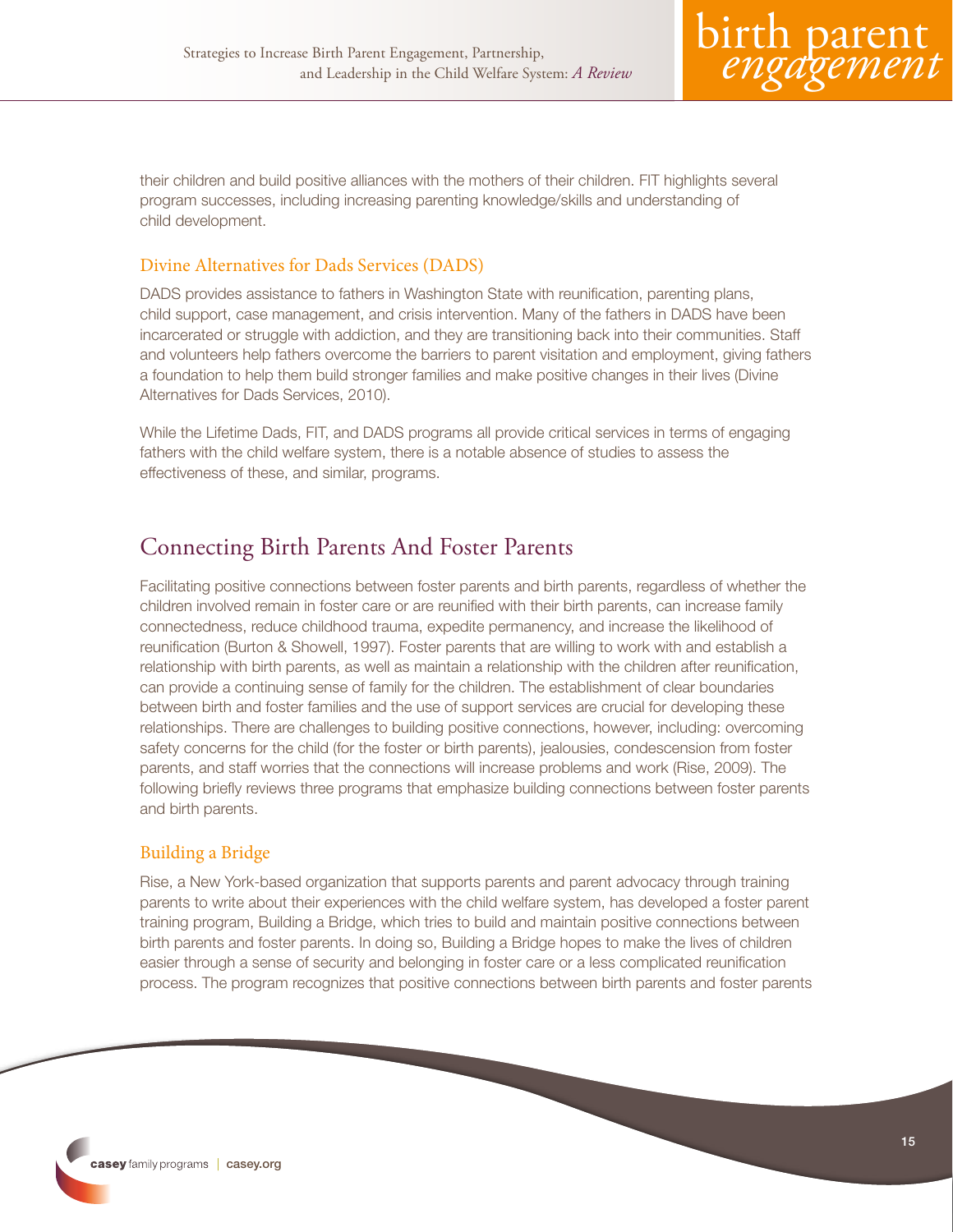

are essential, and that these connections can foster better care for the child because parents are exchanging information. By relieving potential tensions between birth parents and foster parents, reunification processes can be quicker and easier, foster parents can have an easier time taking care of children or sending them home, and social workers may have easier cases to manage. While Building a Bridge has yet to be rigorously evaluated, the program provides a framework for connecting birth parents and foster parents and highlights just some of the potential benefits of establishing these relationships (see Rise, 2009).

While clear boundaries need to be established, foster parents and birth parents can learn from each other. The foster parent can learn from the birth parent what foods or toys a child likes, or a child's usual sleep schedule. The birth parent can feel support from the foster parent and become more comfortable with the boundaries and limitations of the visits. Suggestions for building connections include: writing letters to the children (from the parent or foster parent), planning positive visits, invitations to birthday celebrations, or weekly phone calls (Rise, 2009).

#### Parent Mentoring Program

The Parent Mentoring Program, developed in Washington State, utilizes licensed foster parents that are willing to work with birth parents in a non-judgmental manner, helping them to develop action plans which identify their needs and goals for reunification (Marcenko et al., 2010). Foster parent mentors and birth parents meet for 6 to 10 hours per week for up to 24 weeks, assisting with access to the services and resources that will help them achieve the goals set forth in their action plan. Additional monthly meetings are held between the mentors, birth parents, and child welfare workers. The program builds supportive relationships for birth parents, facilitating an atmosphere of teamwork (as opposed to the often adversarial relationships between child welfare workers and birth parents). Parents in the program experienced more frequent reunifications and children of parents in the program experienced shorter durations in foster care (Marcenko & Grossman, 2008, as cited in Marcenko et al., 2010).

#### Birth Family-Foster Family Connections Project

Developed in Washington State, the Birth Family-Foster Family Connections Project (Connections Project) was designed to "create supportive connections among birth families, foster families, children, and the child welfare system" (Gerring, Kemp, & Marcenko, 2008, p. 5). The project seeks to build connections to birth families and encourage participation in services and visitations. The relational approach taken by the Connections Project includes early contact with birth families, safer parenting, building relationships with birth parents, providing empathic support, alleviating the pain left by familial separation, creating happy/fun visits, addressing developmental needs, and providing feedback (Gerring et al., 2008). An evaluation study of the Connections Project indicated high weekly visitation rates by birth parents and general satisfaction with the project services (Marcenko, Kemp, & Brennan, 2004, as cited in Gerring et al., 2008). The relationship-based practice

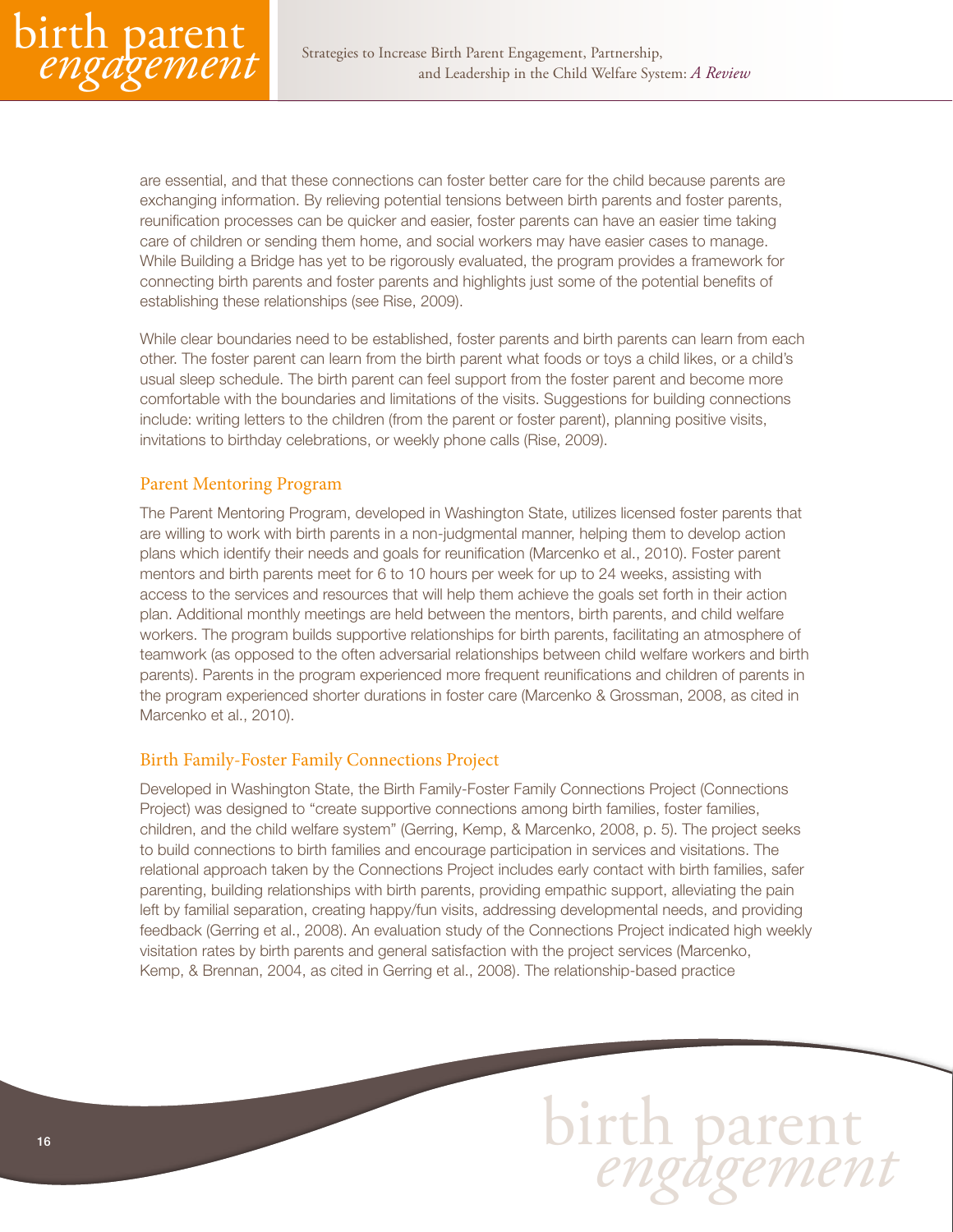

showed significant relationships developing between birth parents, foster parents, children, and social workers. These relationships formed the basis for fuller engagement by parents with needed services.

#### Icebreaker Meetings

New Mexico's child welfare practice model now includes the utilization of "icebreaker" meetings between birth parents and foster parents to promote easier adjustments for children and parents involved in the child welfare system (USDHHS, 2010). These meetings are ideally held within two days of a child's out-of-home placement. Discussions are child-focused and typically involve birth parents sharing information about the child with foster parents, and foster parents sharing information about the foster home with birth parents. Through these interactions, it is the hope of child welfare agencies that birth parents and foster parents can form relationships of mutual respect, tempering the often painful experience of out-of-home placement for children and families.

Furthermore, Virginia has developed a similar practice, called the Bridging the Gap program, which supports family reunification or other permanency for children through communication between birth and foster families (USDHHS, 2010). Icebreaker meetings are held within seven days of a child's placement, with the goal of sharing information about the children involved. Contacts between birth and foster families are individualized to each family, and opportunities may exist that allow each family to support and teach each other.

## Birth Parent Partners

Birth parents may feel that they are excluded from the decision-making process involving their children (Dumbrill, 2006; Marcenko et al., 2010), or that the power structure of the child welfare system leaves them with relatively little control over case planning (Dumbrill, 2003; Grant & Ojo, 2009; Nilsen, Affronti, & Coombes, 2009). Birth parent partners (hereafter referred to as "parent partners"), that have traversed the child welfare system themselves, possess the ability to impart guidance and support to these parents. In this capacity, parent partners can fulfill numerous roles, serving as advocates, leaders, or mentors (Birth Parent Partnership Initiative, 2009). Collaborative approaches have increasingly recognized the importance of the first-hand knowledge and experience that birth parents are able to provide (Jeppson et al., 1997; Marcenko et al., 2010). Parent partners may increase birth parent engagement, decrease distrust in the child welfare system held by birth parents, and increase family support structures (Cohen & Canan, 2006); they can also alleviate stressors between parents and child welfare agencies and may help improve child outcomes. Through alleviating stress for child welfare workers, the utilization of parent partners may have the additional effect of reducing child welfare staff burnout (VDSS, 2011). Some evidence indicates that reunification may be more likely when parent partners are included in the permanency planning process (Anthony, Duerr Berrick, Cohen, & Wilder, 2009).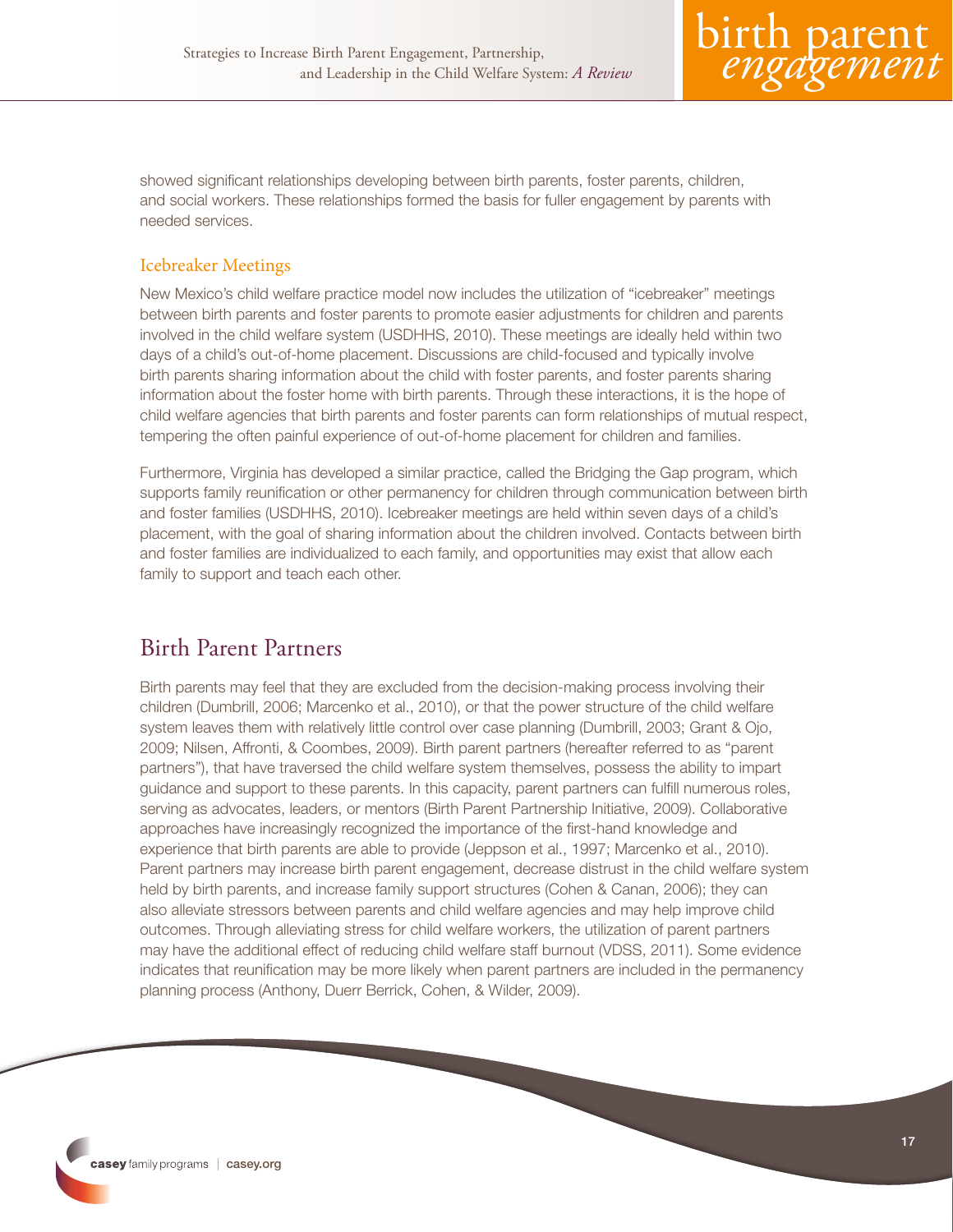

Before engaging birth parents as partners with the child welfare system, it is recommended that agencies should assess the readiness of the staff to successfully build positive partnerships within a climate that values and respects the inclusion of parent partners (VDSS, 2011). Additionally, parent partners should be representative of the population that they serve, with an eye toward the needs of children and cultural diversity. Systems of Care demonstrations have emphasized the recruiting of birth parents that have navigated the child welfare system as parent partners and peer supports.

Systems of Care demonstrations have emphasized the recruiting of birth parents that have navigated the child welfare system as parent partners and peer supports.

Again, such an approach relies on the acknowledgement of parent partners' expertise and perspective, as well as their meaningful role as mentors to other parents in the child welfare system.

Barriers to the inclusion of parent partners may exist, however. Studies of mental health professionals have shown that negative views of parents held by clinicians, a lack of cultural competency, and differing definitions of competent parenting may impede the successful practice of using parent partners (Alexander & Dore, 1999); these issues may similarly exist between birth parents and child welfare staff. Despite these potential barriers, parent partners may serve as supports for birth parents, alleviating tensions and helping to reduce the stigma often associated with birth parent contact with child protective services. The implementation of several parent partner programs is described below.

#### Contra Costa County, California

The principal goal of Parent Partners in Contra Costa County, California (Contra Costa) is to help parents gain awareness of their rights and assist parents with reunification with their children (Anthony et al., 2009). While fulfilling other roles, parent partners in Contra Costa share their own experiences with birth parents, provide guidance on the child welfare system, provide connections to resources and services, and help families through court proceedings (USDHHS, 2010). In using parent partners to reduce the barriers between child welfare workers and birth parents, the Contra Costa program demonstrated a high degree of satisfaction among parents. Birth parents in the program reported feeling supported, empowered, and informed, and shared experiences with parent partners helped support their relationships with their children. The program has also been beneficial to the parent partners themselves, as they indicated learning new strategies for effectively engaging birth parents and growing confidence in their abilities to help others navigate the child welfare system. One outcome study of the Contra Costa program showed that reunification was more likely for children whose parents were served by Parent Partners (USDHHS, 2010).

#### Washington State

The Parent Partners Program developed in Washington State affords parents in the child welfare system the opportunity to meet with an advisory board consisting of social workers, attorneys, court-appointed special advocates, parent partners, and program coordinators on a monthly basis

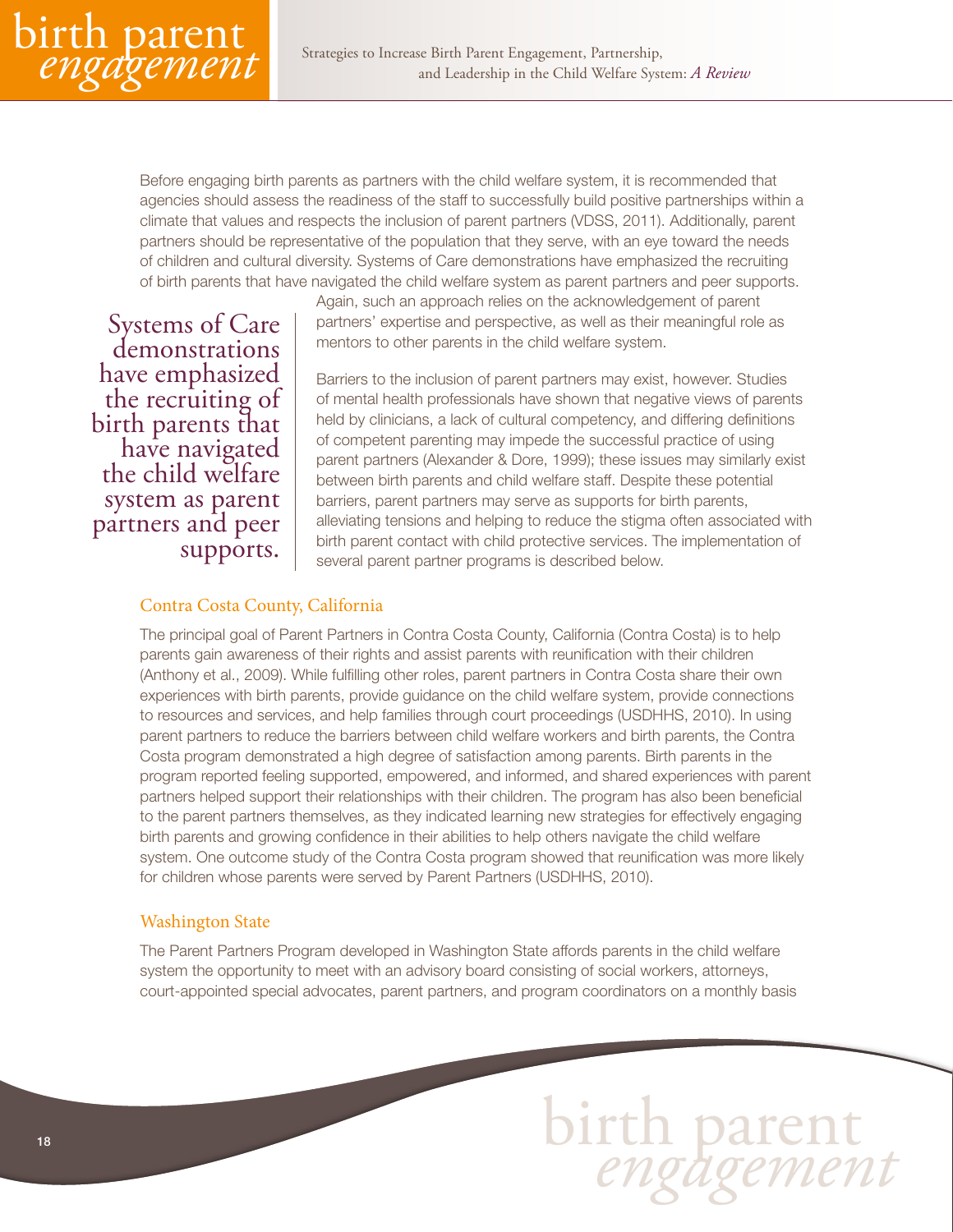

(Marcenko et al., 2010). The Parent Partners Program aims to support families through education and advocacy based on individual family needs, help with access to services, attending meetings with parents at their request (i.e. AA, team decision making), identifying community resources for parents, and providing social workers with a parent's perspective.

By promoting meaningful interactions between parents in the child welfare system, parent partners, and members of the advisory board (e.g., social workers), the Parent Partners Program hopes to promote the parents' perspective in child welfare, develop working relationships between parents and social workers, engage parents in services quickly, build knowledge and respect (rather than power dynamics) between parents and their social workers, and allow parents to become informed consumers of child welfare services (Marcenko et al., 2010). Parent partners have been similarly utilized in Iowa to encourage family engagement with child welfare services (for more information on Iowa's Parent Partner Program, see www.dhs.state.ia.us/cppc/Parent\_Partner\_Program).

#### Parent Advocacy Program

The Parent Advocacy Program in Jefferson County, Kentucky, was evaluated to inform the expansion and structure of parent advocate programs throughout Kentucky and review the outcomes for families involved with parent advocates versus those without (Commonwealth of Kentucky Cabinet for Health and Family Services, Department of Community Based Services [CKCHFS], 2007). Parent advocates, similar to parent partners, mentor parents whose children were recently placed out-of-home. Children involved with parent advocates in Jefferson County were shown to experience fewer moves within their current placement episodes, less time in out-of-home care, and higher percentages of reunification with parents (CKCHFS, 2007). While these outcomes are encouraging, further study is needed regarding the progress of children and families in order to provide evidence of the effectiveness of using parent advocates. In recognition of the ongoing evaluation of the implementation of parent advocates in Kentucky, areas for improvement have been documented, including: reviewing the policies for accepting former child welfare services clients to serve as parent advocates, familiarizing child welfare workers with the Parent Advocacy Program, and communicating with family court judges regarding parent advocates' roles (e.g., testifying in the cases of families they serve) (CKCHFS, 2007).

#### Circle of Parents

Circle of Parents is a national network of parent leaders who hold weekly meetings, with the support of a trained facilitator, in an effort to promote parent leadership at the individual, community, and societal levels (VDSS, 2011). The program offers an opportunity for parents to network with each other and build connections to community resources. Additionally, the program works to build protective factors (e.g., building self-esteem, reinforcing positive parenting) and reduce risk factors associated with child abuse and neglect (VDSS, 2011).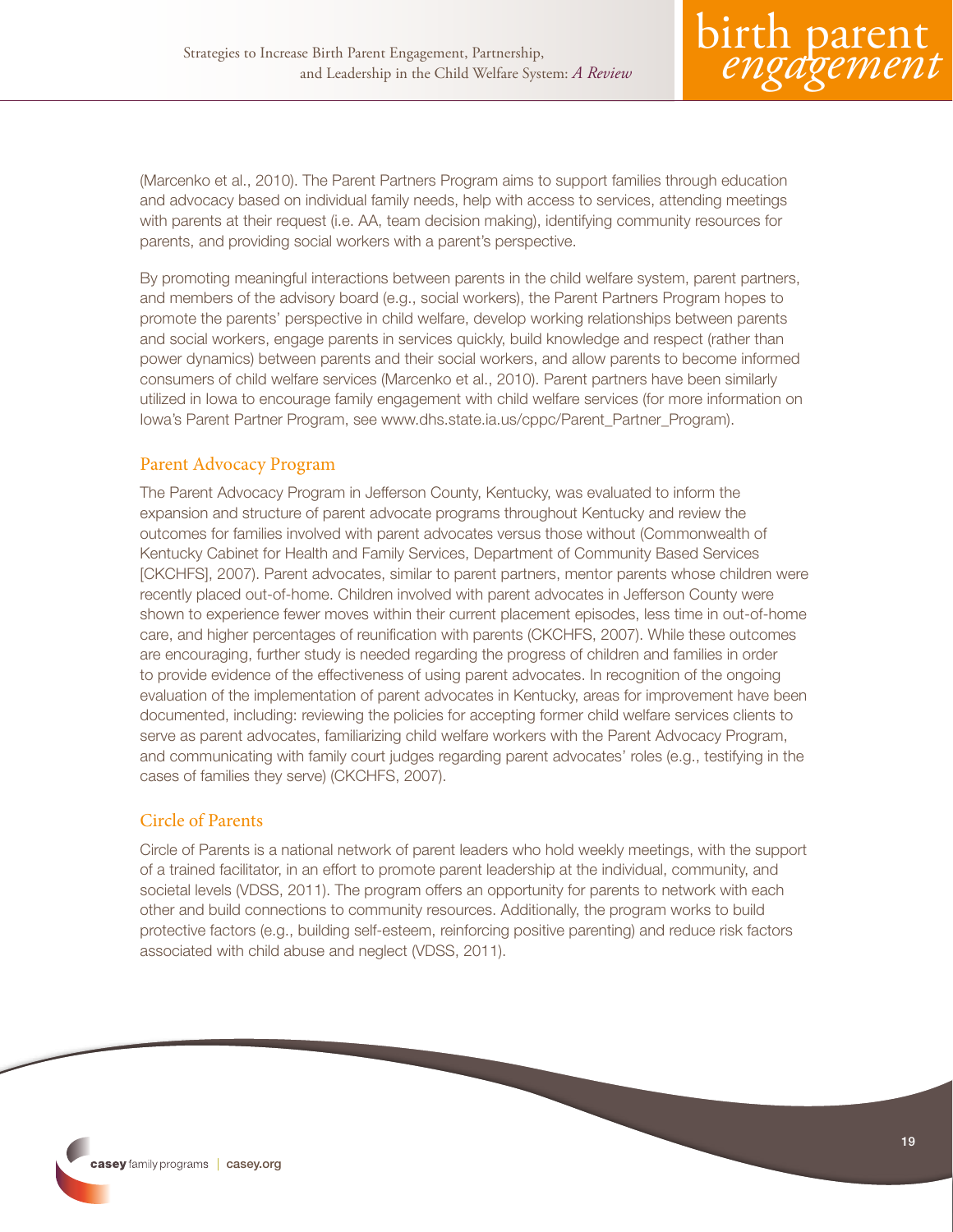

Circle of Parents is composed of parent leaders in 25 states. Evaluation studies of Circle of Parents conducted in Florida, Minnesota, and Washington found improvements in self-management skills, the quality of parent-child relationships, parenting skills, and support system use (Falconer, 2006).

## Birth Parents Advisors

Birth parent advisory programs utilize birth parents as advisors to help inform agency policy and decision making about program planning (CKCHFS, 2007). When birth parents act as advisors to agencies, often their dependency court case has been closed for a significant amount of time and all issues related to the court case have been resolved (e.g., domestic violence counseling) (Clara, 2009). The success of birth parent advisory programs is dependent on agency flexibility, adequate information and support, directed meeting agendas, the provision of leadership roles for the birth parents, shared responsibility, and consistent involvement throughout the planning and implementation process (Clara, 2009). In order to recruit and retain birth parents as advisors, adequate compensation or support, time to debrief (allowing advisors to process their feelings as some advisory topics may trigger emotional reactions), and a variety of different ways to involve parents should be provided (Clara, 2009; NTAEC, 2008). Many birth parent advisor programs also suggest hiring on at least one birth parent full-time in an advisory role. Challenges facing the utilization of birth parent advisors typically include funding, training, and compensation difficulties.

Systems of Care demonstration communities have included birth parents as advisors on statewide committees, trainers for child welfare agency staff, and advocates for parent partner programs (NTAEC, 2008). Furthermore, parent partners within these communities have been encouraged to participate in leadership development programs, promoting their capacity in future advisory roles. The following birth parent advisor programs have demonstrated their ability to shape agency policy and develop programs and services for parents in the child welfare system.

#### Catalyst for Kids (CFK)

CFK, a statewide coalition of private and public stakeholders in Washington State, developed the Birth Parent Advocacy Workgroup, composed of an equal mix of birth parents and professionals, in 2007 (Clara, 2009). Birth parents for the advisory group are identified, referred, and selected by veteran birth parents and professionals from child welfare and other fields. The birth parents in CFK, who lead the work and establish the direction of the workgroup, have been able to establish new practice models for family engagement, birth parent advocate positions, classes for birth parents new to the child welfare system, and policies that affect birth parents' financial stability (Clara, 2009).

#### Child Welfare Organizing Project (CWOP)

CWOP, an organization primarily composed of birth parents and entirely led by birth parents in New York City, sought to change the fact that there was no meaningful birth parent involvement

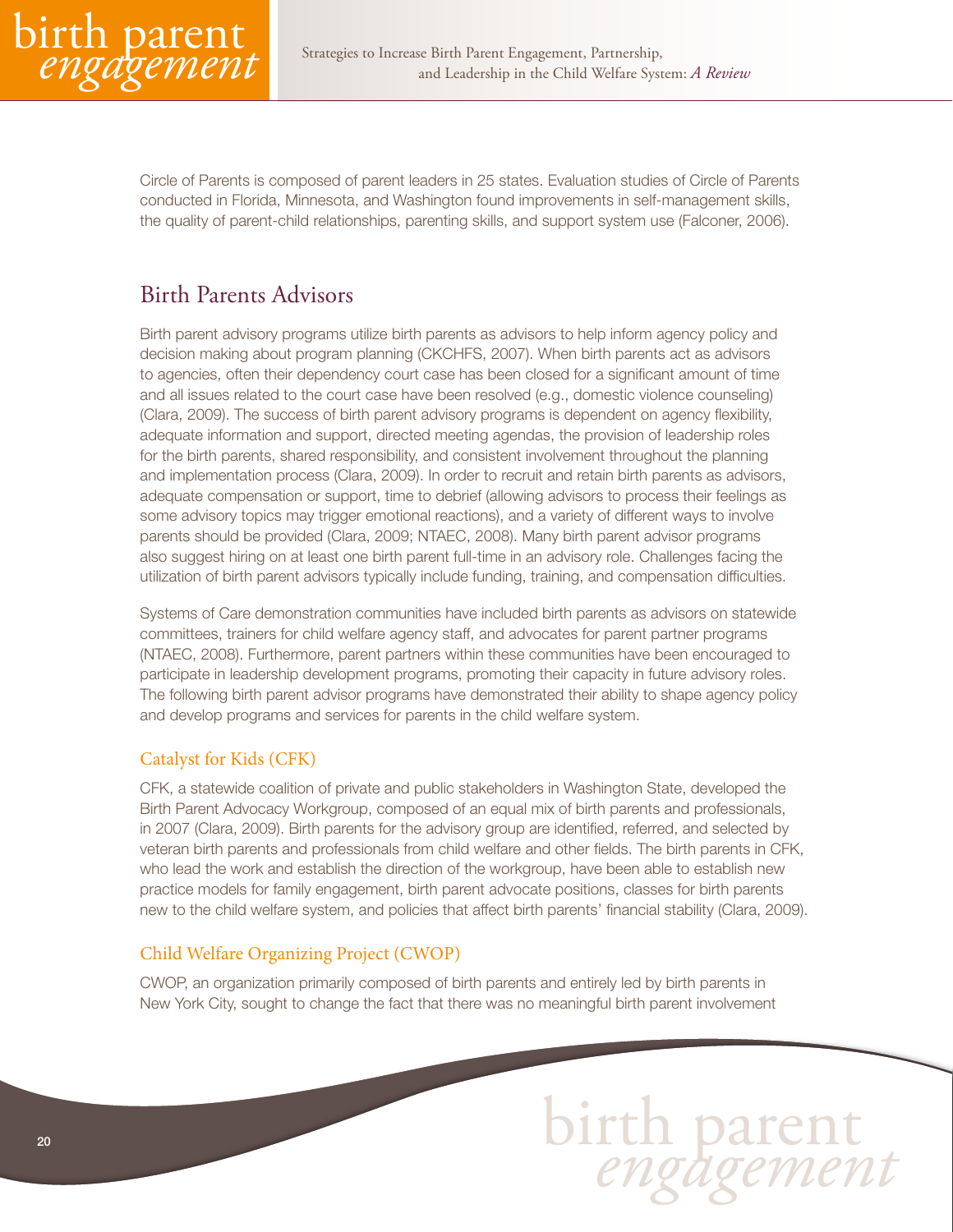

in the delivery of services (CWOP, 2010). The project began participating in the Administration for Children's Services' Parent Advisory Work Group as of the year 2000; birth parents undergo six months of training that involves observing current birth parent advisors and building knowledge around the child welfare system (Clara, 2009).

Since the project began, birth parent advisors have been extremely valuable in developing advocacy roles across agencies. The workgroup has also developed activities to celebrate parents who have reunified with their children, icebreaker meetings, and a handbook for birth parents new to the child welfare system (Clara, 2009).

#### Texas Parent Collaboration Group

The Parent Collaboration Group (PCG) in Texas provides birth parents with an opportunity to be involved in the design and implementation of programs in child welfare services (TDFPS, 2011). Additionally, PCG gathers feedback from birth parents regarding child welfare policies and program improvements and partners child welfare staff with parent liaisons to increase communication between agencies and families in order to improve services. PCG provides opportunities for leadership at the state level for parents who were formerly involved with child welfare services (TDFPS, 2011). To date, the PCG has helped to train child welfare workers, inform improvements in state planning, and change some of the tools used in child welfare with birth parents. Ultimately, the goals of the PCG are to encourage collaboration between parents and agencies, enhance effective case work and an understanding of parents' needs, recommend improvements to child welfare services, decrease repeat involvement of families with child welfare, resulting in fewer out-of-home placements, and increase the safety of children (TDFPS, 2011).

#### Strengthening Families

The U.S. Department of Health and Human Services, Children's Bureau, Child Welfare Information Gateway, FRIENDS National Resource Center for Community-Based Child Abuse Prevention, and Center for the Study of Social Policy undertook a collaborative effort to create the resource guide for Strengthening Families and Communities (Child Welfare Information Gateway [CWIG], 2011). Strengthening Families focuses on the promotion of five protective factors, which include: nurturing and attachment, knowledge of parenting and of child and youth development, parental resilience, social connections, and concrete supports for parents (CWIG, 2011). The birth parent perspective has been identified by states using Strengthening Families as a compliment to the Protective Factors Framework, helping families engage in programs and services. Specifically, birth parent advisors help ensure that maltreatment prevention programs and strategies remain relevant and responsive to family needs, promote the best environment for children's development, and encourage the engagement of additional parent partners (CWIG, 2011).

Over 30 states have developed leadership teams composed of parent partners and stakeholders across a range of sectors (e.g., juvenile justice) to put Strengthening Families into practice (Center for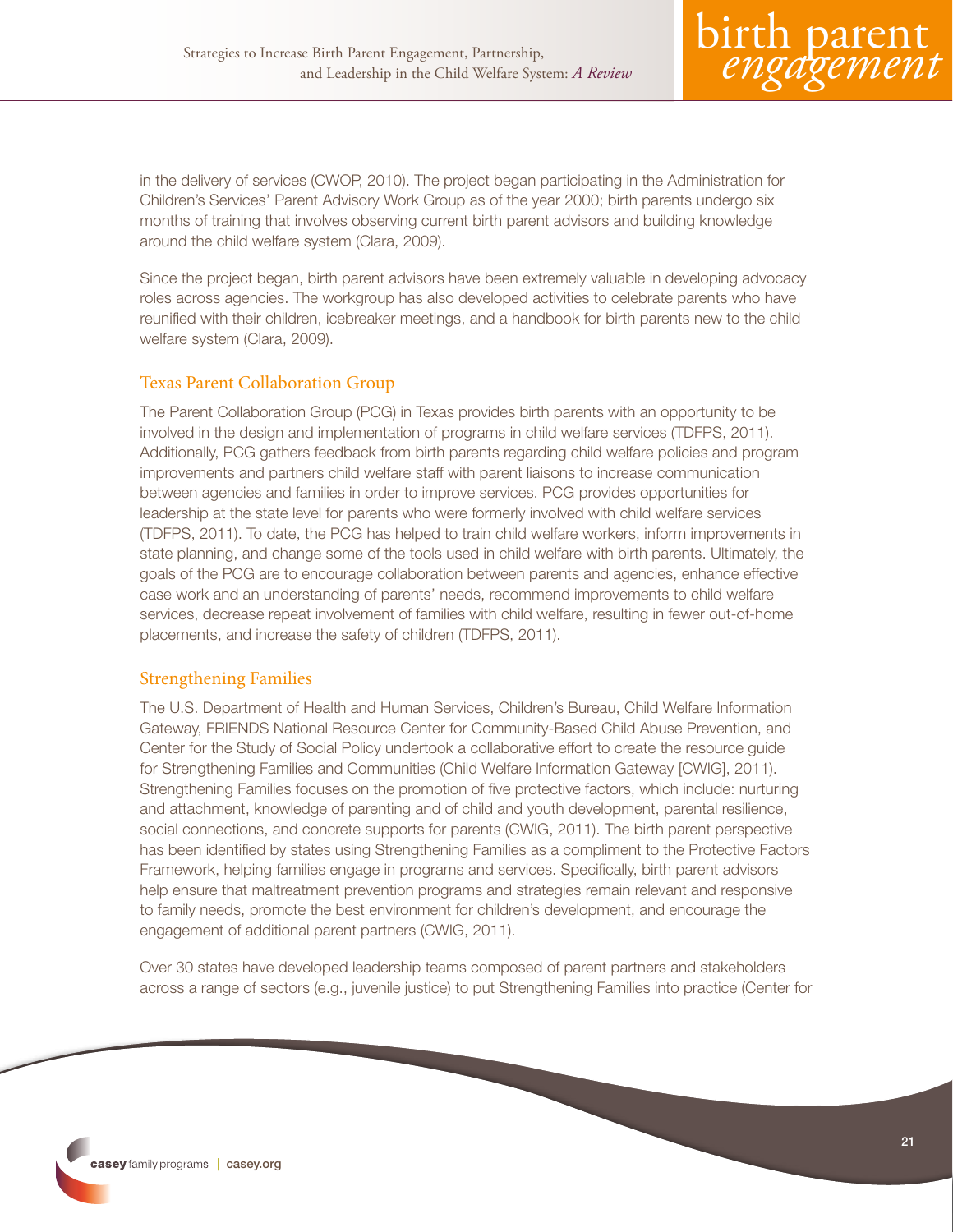

the Study of Social Policy [CSSP], 2010b). Specifically focusing on one state, Strengthening Families Illinois has developed online resources for parents to build leadership skills, learn about protective factors, and develop skills to address parenting challenges (Strengthening Families Illinois, 2011). The program offers online "cafés" where parents can engage in conversation with one another and quarterly gatherings of parent leaders, in addition to leadership and training opportunities. The Build Initiative, a national partner of the Center for the Study of Social Policy, is currently conducting an assessment of the Strengthening Families approach in four states in an effort to evaluate the progress, best practices, and challenges faced in implementing the approach into state systems (CSSP, 2010a).

## Discussion

Despite the aforementioned potential for improved family and child outcomes, challenges persist at the federal and state level regarding the funding of programs to increase birth parent engagement or implement parent partner programs and parent advisory positions. Many child welfare agencies have faced an inability or difficulty adequately compensating parent partners and advisors for their time and efforts. Within some Systems of Care demonstration sites, parent partners have been partially reimbursed for their time through gift cards, policies that reimburse child care and transportation costs, and, in California, paid positions as contractors with county offices. Birth parent and family engagement has received federal attention and was recently highlighted in the reauthorization of and amendments to the Child and Family Services Improvement and Innovation Act. Among other important issues, the reauthorization of the act requires that time-limited family reunification services include peer-to-peer mentoring and support groups for parents, and that grants to the highest state courts serve the purpose of increasing family engagement in court processes relating to child welfare, family preservation, family reunification, and adoption (Child and Family Services Improvement and Innovation Act, 2011a; 2011b). To that end, one potential source of funding for programs to increase birth parent engagement would be Title IV-E waivers, which allow states that have experienced declines in their respective foster care populations to apply for, and spend, federal dollars on demonstration projects.

Beyond funding issues and the complicated barriers to family engagement discussed in this report (substance abuse, contentious power dynamics, etc.), additional challenges are faced by marginalized, or vulnerable, populations. Immigrant groups face additional challenges accessing services (when they are aware that services are even offered) due to distrust in child welfare agencies, potentially driven by fear due to immigration status, but also by a lack of knowledge pertaining the function of child welfare services (Earner, 2007). Cultural competency on the part of caseworkers and language barriers present additional challenges to accessing services for immigrant groups; community outreach and education to increase understanding about the purpose of the child welfare system may reduce these barriers. Additionally, different types of families, along socioeconomic and demographic characteristics, may require different types of engagement

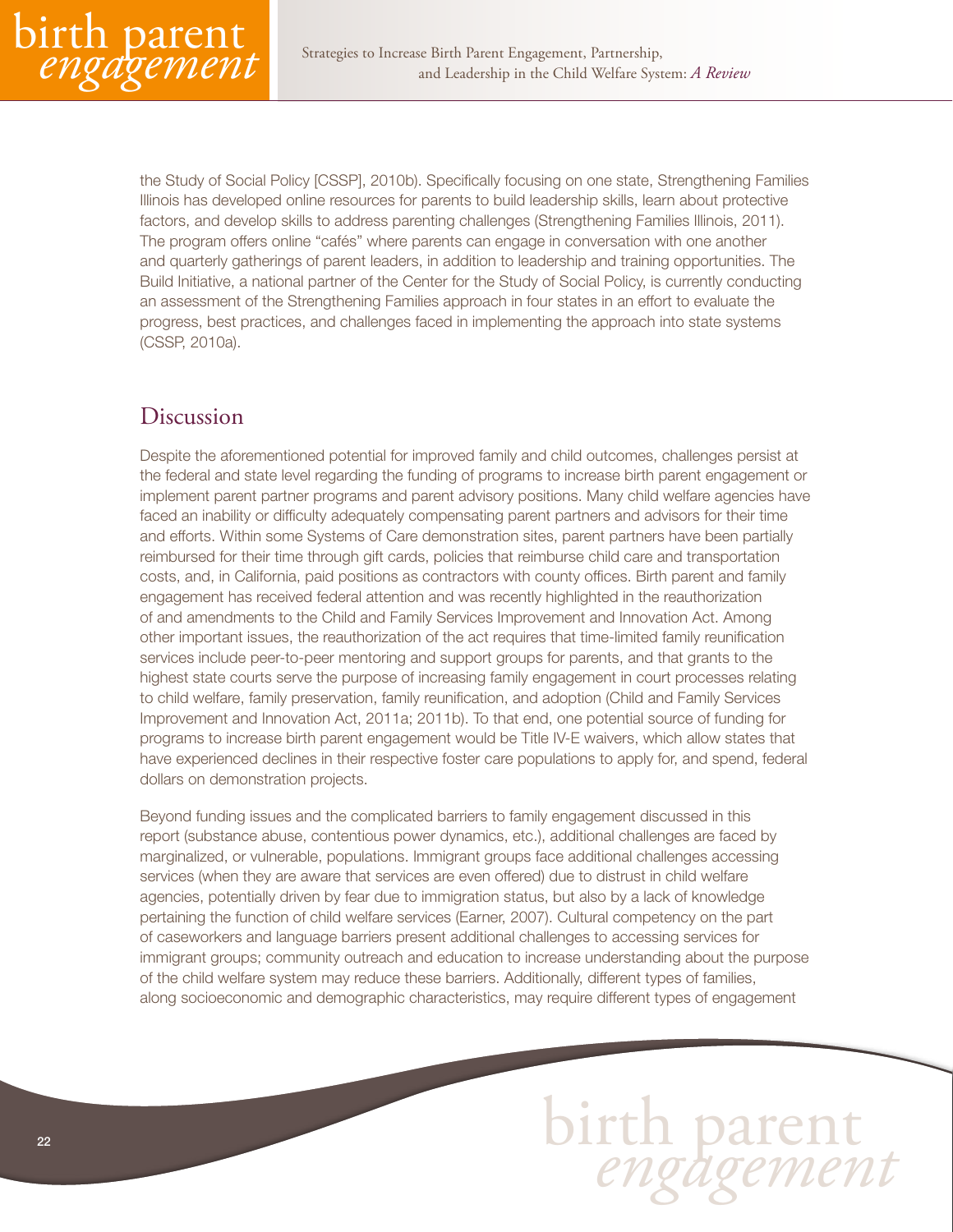strategies (Wagner et al., 2003), a sentiment that holds true among Native American populations. One evaluation of tribal law illustrated that birth families may continue relationships with children, even after removal, and that this tradition is beneficial for the children (Atwood, 2008). Furthermore, whereas permanent placements are prioritized in most child welfare situations, long-term foster care may be culturally appropriate for Native American children, provided the foster care is within an American Indian cultural environment (Quash-Mah, Stockard, Johnson-Shelton, & Crowley, 2010). Additional research should be conducted that focuses on the optimal types of engagement strategies that can be utilized in other marginalized communities as well, such as LGBTQ families.

Strategies for improving birth parent engagement (e.g., early outreach and frequent contact), including reducing institutional mistrust through a supportive atmosphere where goals are clear and established and removing logistical barriers (e.g., transportation and child care), can be utilized to increase birth parent participation in the child welfare system. Furthermore, birth parent partners may increase birth parent engagement and expand family support structures by alleviating the stressors between parents and child welfare agencies. The opinions, experiences, and understanding provided by birth parent advisors can be invaluable with regard to informing how services are delivered, what methods and programs are most effective for working with other birth parents, and how agencies and

Strategies for improving birth parent engagement (e.g., early outreach and frequent contact), including reducing institutional mistrust through a supportive atmosphere where goals are clear and established and removing logistical barriers (e.g., transportation and child care), can be utilized to increase birth parent participation in the child welfare system.

parents in child welfare interact with one another. Reducing the barriers to successful engagement of birth parents with the child welfare system, in every capacity, has broad implications for expediting permanency and reducing incidences of maltreatment.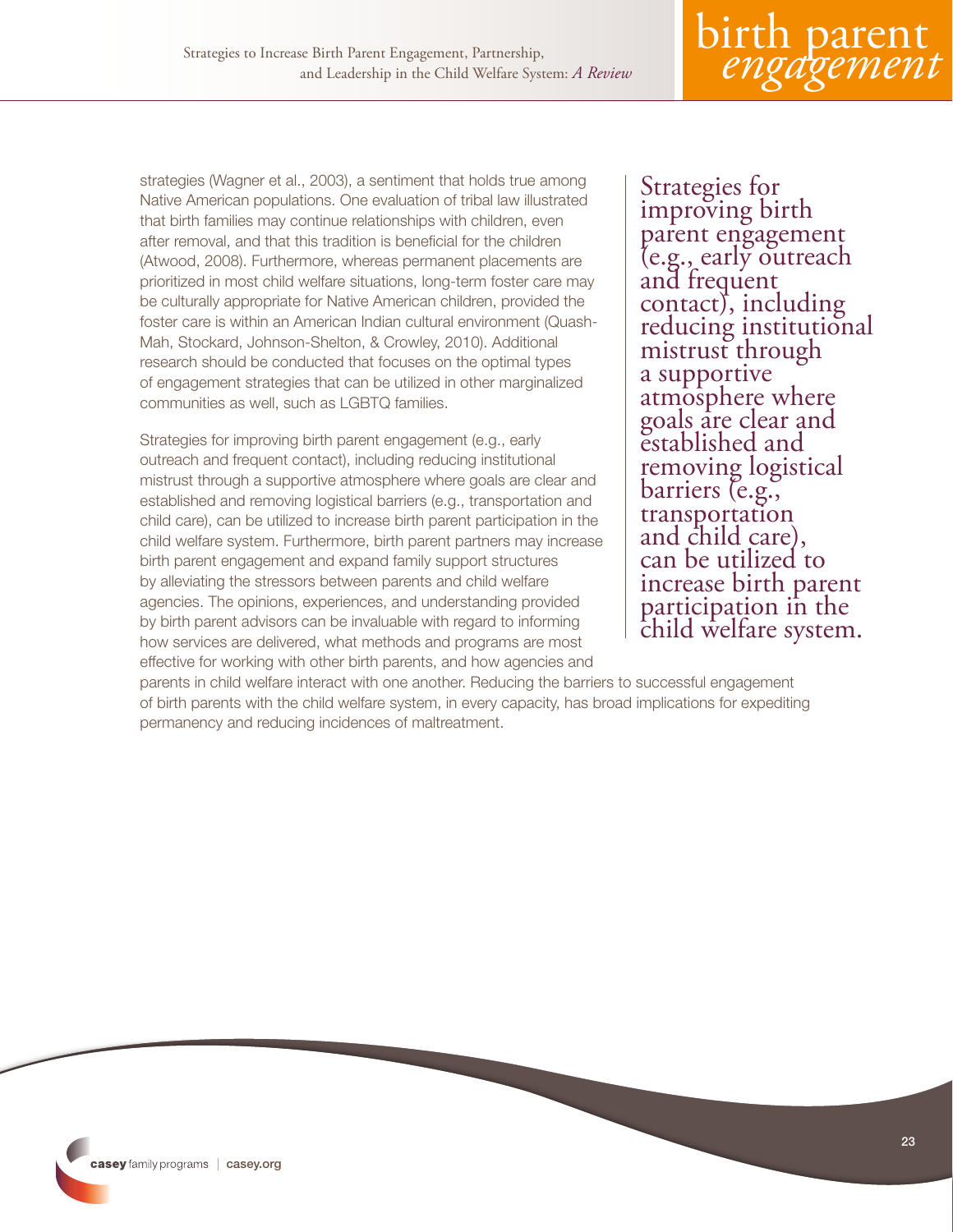

## References

Alexander, L. B., & Dore, M. M. (1999). Making the "parents as partners" principle a reality: The role of the alliance. *Journal of Child and Family Studies, 8*, 255-270.

Alpert, L. T. (2005). Parents' service experience: A missing element in research on foster are outcomes. *Child and Family Social Work, 10*, 361-366.

Altman, J. C. (2008). Engaging families in child welfare services: Worker versus client perspectives. *Child Welfare, 87*(3), 41-61.

Anthony, E. K., Duerr Berrick, J., Cohen, E., & Wilder, E. (2009). *Partnering with parents: Promising approaches to improve reunification outcomes for children in foster care.* Berkeley, CA: University of California-Berkeley, School of Social Work, Center for Social Services Research.

Atwood, B. A. (2008). Achieving permanency for American Indian and Alaska Native children: Lessons from tribal traditions. *Capital University Law Review, 37*, 239-292.

Berzin, S. C., Cohen, E., Thomas, K., & Dawson, W. C. (2008). Does family group decision making affect child welfare outcomes? Findings from a randomized control study. *Child Welfare, 87*(4), 35-54.

Birth Parent Partnership Initiative. (2009). *Birth Parent Partner Initiative: Final report and recommendations.* Seattle, WA: Casey Family Programs.

Bronte-Tinkew, J., & Horowitz, A. (2010). Factors associated with unmarried, nonresident fathers' perceptions of their coparenting. *Journal of Family Issues, 31,* 31-65.

Bronte-Tinkew, J., Horowitz, A., & Carrano, J. (2010). Aggravation and stress in parenting: Associations with coparenting and father engagement among resident fathers. *Journal of Family Issues, 31*, 525-555.

Bronte-Tinkew, J., Horowitz, A., & Metz, A. (2008). *"What works" in fatherhood programs? Ten lessons from evidence-based practice.* Gaithersburg, MD: National Responsible Fatherhood Clearinghouse.

Burton, D., & Showell, P. W. (1997). Partnership parenting in foster care. *Families in Society, 78*, 520-521.

Carroll, K. M., Libby, B., Sheehan, J., & Hyland, N. (2001). Motivational interviewing to enhance treatment initiation in substance abusers: An effectiveness study. *American Journal on Addictions, 10*, 335-339.

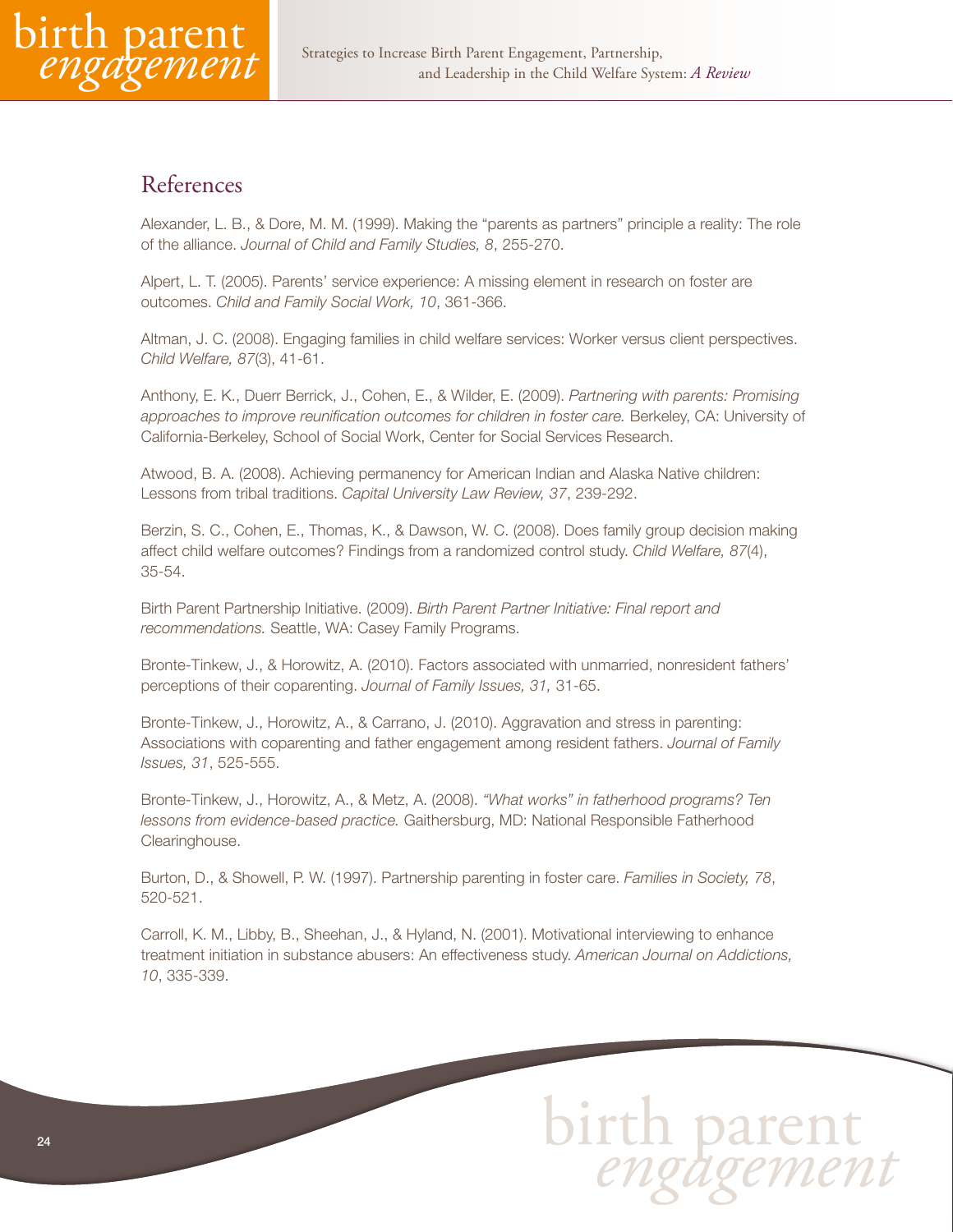Center for the Study of Social Policy. (2010a). *Strengthening Families – A Protective factors framework: National partners.* Retrieved from http://www.cssp.org/reform/strengthening-families/ around-the-nation/partners

Center for the Study of Social Policy. (2010b). *Strengthening Families – A Protective Factors framework: States*. Retrieved from http://www.cssp.org/reform/strengthening-families/around-thenation/states

Chaffin, M., Silovsky, J. F., Funderburk, B., Valle, L. A., Brestan, E. V., Balachova, T.,… Bonner, B. L. (2004). Parent-Child Interaction Therapy with physically abusive parents: Efficacy for reducing future abuse reports. *Journal of Consulting and Clinical Psychology, 72*, 491-499.

Chaffin, M., Valle, L., Funderburk, B., Gurwitch, R., Silovsky, J., Bard, D.,... Kees, M. (2009). A motivational intervention can improve retention in PCIT for low-motivation child welfare clients. *Child Maltreatment, 14*, 356-368.

Chandler, S. M., & Giovannucci, M. (2004). Family group conferences: Transforming traditional child welfare policy in practice. *Family Court Review, 42*, 216–231.

Child and Family Services Improvement and Innovation Act. (2011a). 112 P. L. 34. 125 Stat. 371. Enacted H. R. 2883 (2011).

Child and Family Services Improvement and Innovation Act. (2011b). 112 P. L. 34. 125 Stat. 374. Enacted H. R. 2883 (2011).

Child Welfare Information Gateway. (2011). *Strengthening families and communities: 2011 resource guide.* Retrieved from http://www.childwelfare.gov/pubs/guide2011/guide.pdf

Child Welfare Organizing Project. (2010). *Child Welfare Organizing Project: History*. Retrieved from http://cwop.org/about/history/

Clara, F. (2009). *Report on birth parent participation programs.* Seattle, WA: Casey Family Programs.

Coakley, T. M. (2008). Examining African American fathers' involvement in permanency planning: An effort to reduce racial disproportionality in the child welfare system. *Children and Youth Services Review, 30,* 407-417.

Cohen, E., & Canan, L. (2006). Closer to home: Parent mentors in child welfare. *Child Welfare, 85*(5), 867-884.

Commonwealth of Kentucky Cabinet for Health and Family Services, Department of Community Based Services. (2007). *Parent advocacy program evaluation, anchor site: Jefferson County, Kentucky.* Retrieved from http://chfs.ky.gov/NR/rdonlyres/F17AF937-836E-4514-AA47- 59FE1B3ECB9B/0/ParentAdvocateProgramEvaluation\_Retouch\_July1107.pdf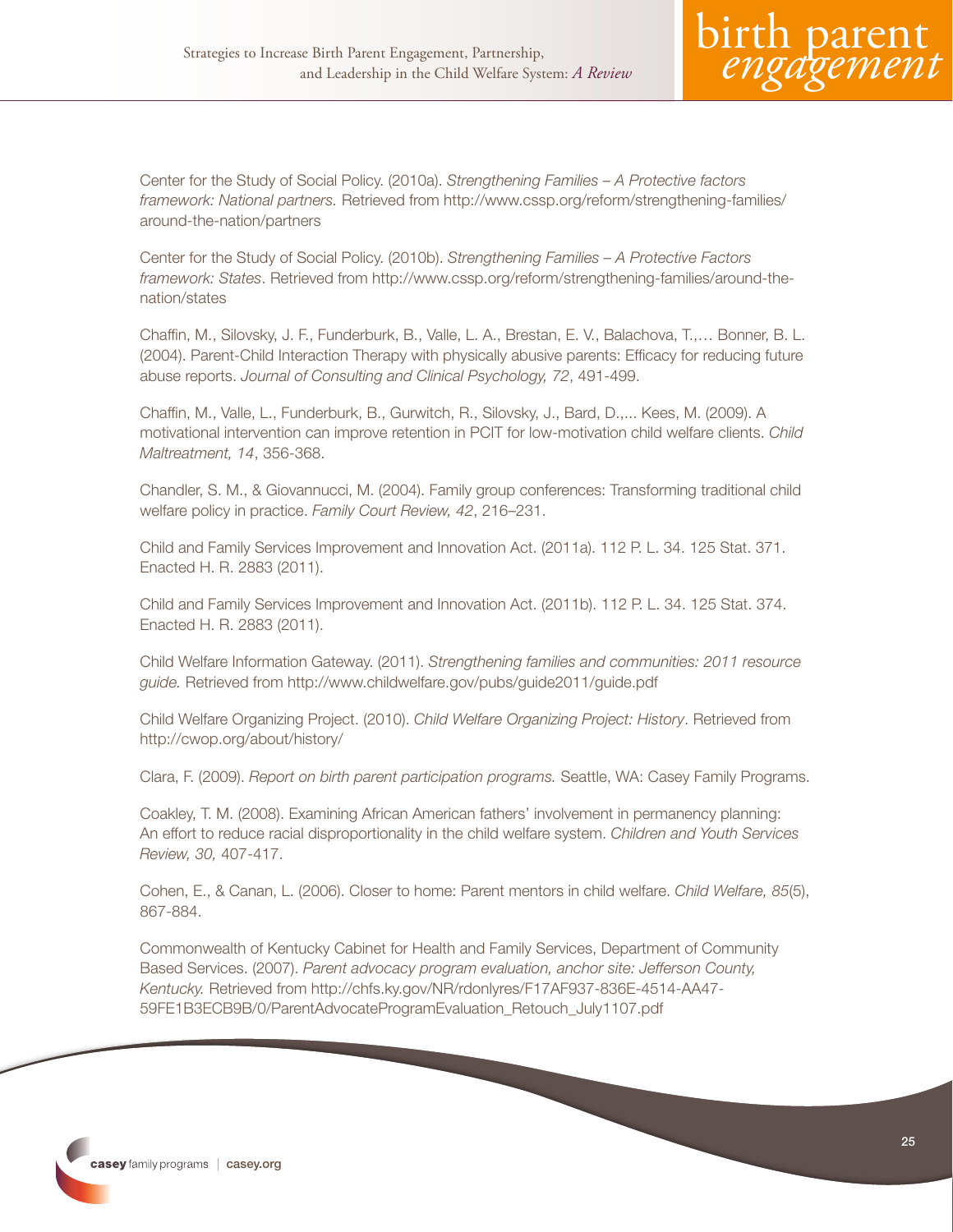

Corwin, T. (2010). *Birth parent partnership and engagement.* Seattle, WA: Casey Family Programs.

Crane, K. (2010, Winter). The engagement of fathers and relatives through the Fostering Connections to Success Act. *QICNews.* Retrieved from http://site.americanhumane.org/ fatherhooddocs/ engagement\_of\_fathersandrelatives\_qicwint10.pdf

Dawson, K., & Berry, M. (2002). Engaging families in child welfare services: An evidence-based approach to best practice. *Child Welfare, 81*(2), 293-317.

DePanfilis, D., & Salus, M. K. (2003). *Child protective services: A guide for caseworkers.* Washington, DC: U.S. Department of Health and Human Services, Administration for Children and Families, Administration on Children, Youth and Families, Children's Bureau, Office on Child Abuse and Neglect.

DePanfilis, D., & Zuravin, S. (2002). The effect of services on the recurrence of child maltreatment. *Child Abuse & Neglect, 26*, 187-205.

Department for Child Protection. (2011, September). *The Signs of Safety: Child protection practice framework.* East Perth, Australia; Government of Western Australia, Department of Child Protection.

Divine Alternatives for Dads Services. (2010). *Divine Alternatives for Dads Services: Stronger fathers, healthier communities.* Retrieved from www.aboutdads.org

Dumbrill, G. C. (2003). Child welfare: AOP's nemesis? In W. Shera (Ed.), *Emerging perspectives on anti-oppressive practice* (pp. 101-119). Toronto, ON: Canadian Scholars' Press.

Dumbrill, G. C. (2006). Parental experience of child protection intervention: A qualitative study. *Child Abuse & Neglect, 30*, 27-37.

Earner, I. (2007). Immigrant families and public child welfare: Barriers to services and approaches for change. *Child Welfare, 86*(4), 63-91.

Erera, P. I. (1997). Foster parents' attitudes toward birth parents and caseworkers: Implications for visitations. *Families in Society, 78*, 511-519.

Fagan, J., Palkovitz, R., Roy, K., & Farrie, D. (2009). Pathways to paternal engagement: Longitudinal effects of risk and resilience on nonresident fathers. *Developmental Psychology, 45*, 1389-1405.

Falconer, M. K. (2006). *Mutual self-help parent support groups in the prevention of child abuse and neglect.* Tallahassee, FL: The Ounce of Prevention Fund of Florida.

Fanshel, D., & Shinn, E. B. (1978). *Children in foster care: A longitudinal investigation.* New York, NY: Columbia University Press.

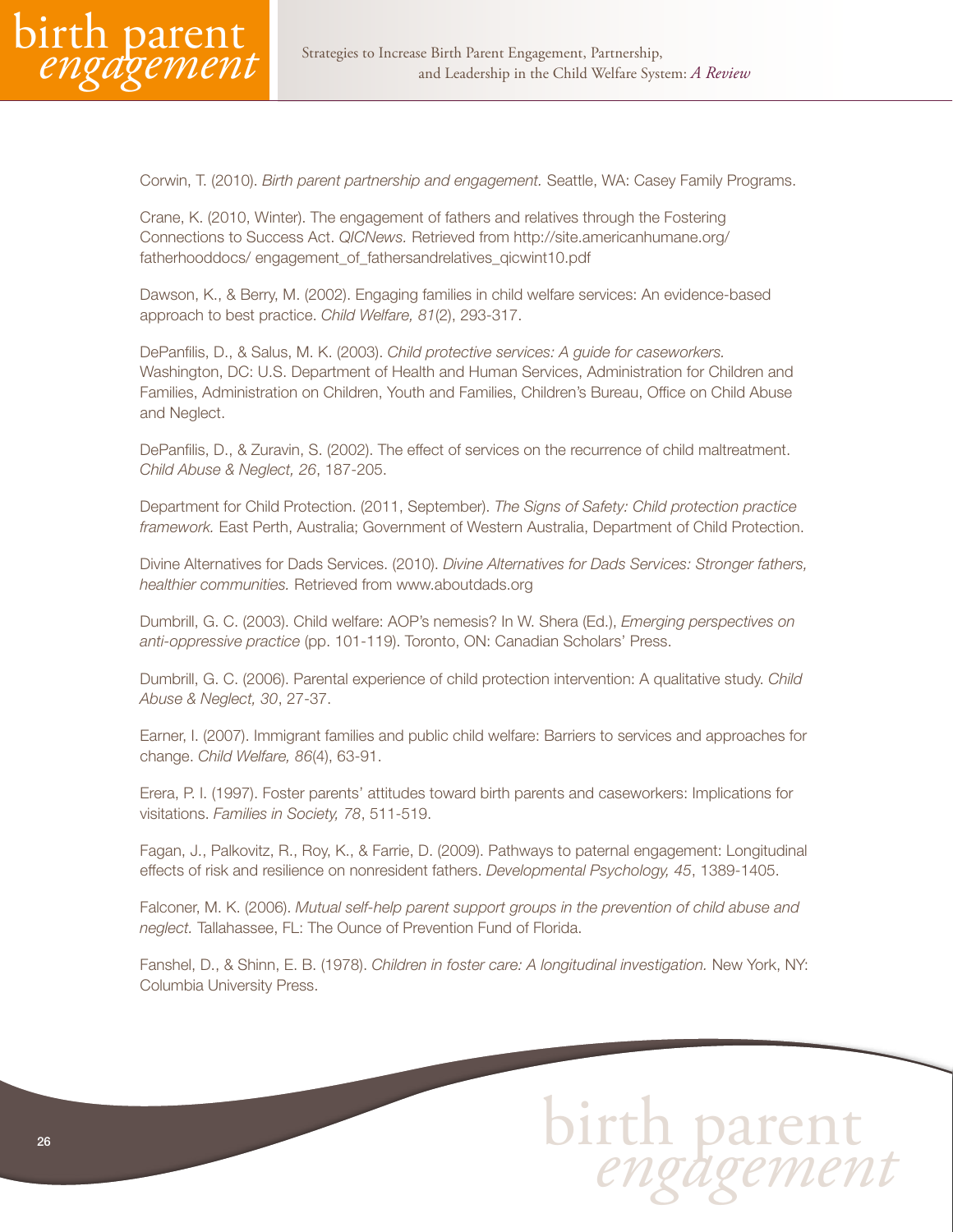Farrie, D., Lee, Y., & Fagan, J. (2011). The effect of cumulative risk on paternal engagement: Examining differences among adolescent and older couples. *Youth & Society, 43*, 90-117.

Flouri, E., & Buchanan, A. (2004). Early father's and mother's involvement and child's later educational outcomes. *British Journal of Educational Psychology, 74*, 141-153.

Garcia, K. Y., & Myslewicz, M. (2009). *Engaging fathers in the child welfare system.* Seattle, WA: Casey Family Programs.

Gerring, C. E., Kemp, S. P., & Marcenko, M. O. (2008). The Connections Project: A relational approach to engaging birth parents in visitation. *Child Welfare, 87*(6), 5-30.

Grant, L., & Ojo, K. (2009, May). *Anti-oppression in child welfare: Laying the foundation for change.* Retrieved from http://www.oacas.org/pubs/external/antioppressionpaper09may06.pdf

Green, B. L., Rockhill, A., & Furrer, C. (2007). Does substance abuse treatment make a difference for child welfare case outcomes? A statewide longitudinal analysis. *Children and Youth Services Review, 29*, 460-473.

Hohman, M. M. (1998). Motivational interviewing: An intervention tool for child welfare case workers working with substance-abusing parents. *Child Welfare, 77*(3), 275-289.

Huebner, R. A., Werner, M., Hartwig, S., White, S., & Shewa, D. (2008). Engaging fathers: Needs and satisfaction in child protective services. *Administration in Social Work, 32*, 87-103.

Huntsman, L. (2006, July). *Family group conferencing in a child welfare context.* Ashfield, Australia; NSW Department of Community Services, Centre for Parenting & Research.

Jeppson, E., Thomas, J., Markward, A., Kelly, J., Koser, G., & Diehl, D. (1997). *Making room at the table: Fostering family involvement in the planning and governance of formal support systems: Facilitators' guide to group discussion, 3-hour version.* Chicago, IL: Family Support America.

Kemp, S. P., Marcenko, M. O., Hoagwood, K., & Vesneski, W. (2009). Engaging parents in child welfare services: Bridging family needs and child welfare mandates. *Child Welfare, 88*(1), 101-126.

Littell, J. H., Alexander, L. B., & Reynolds, W. W. (2001). Client participation: Central and underinvestigated elements of intervention. *Social Service Review, 75*(1), 1-28.

Lundahl, B. W., Nimer, J., & Parsons, B. (2006). Preventing child abuse: A meta-analysis of parent training programs. *Research on Social Work Practice, 16*, 251-262.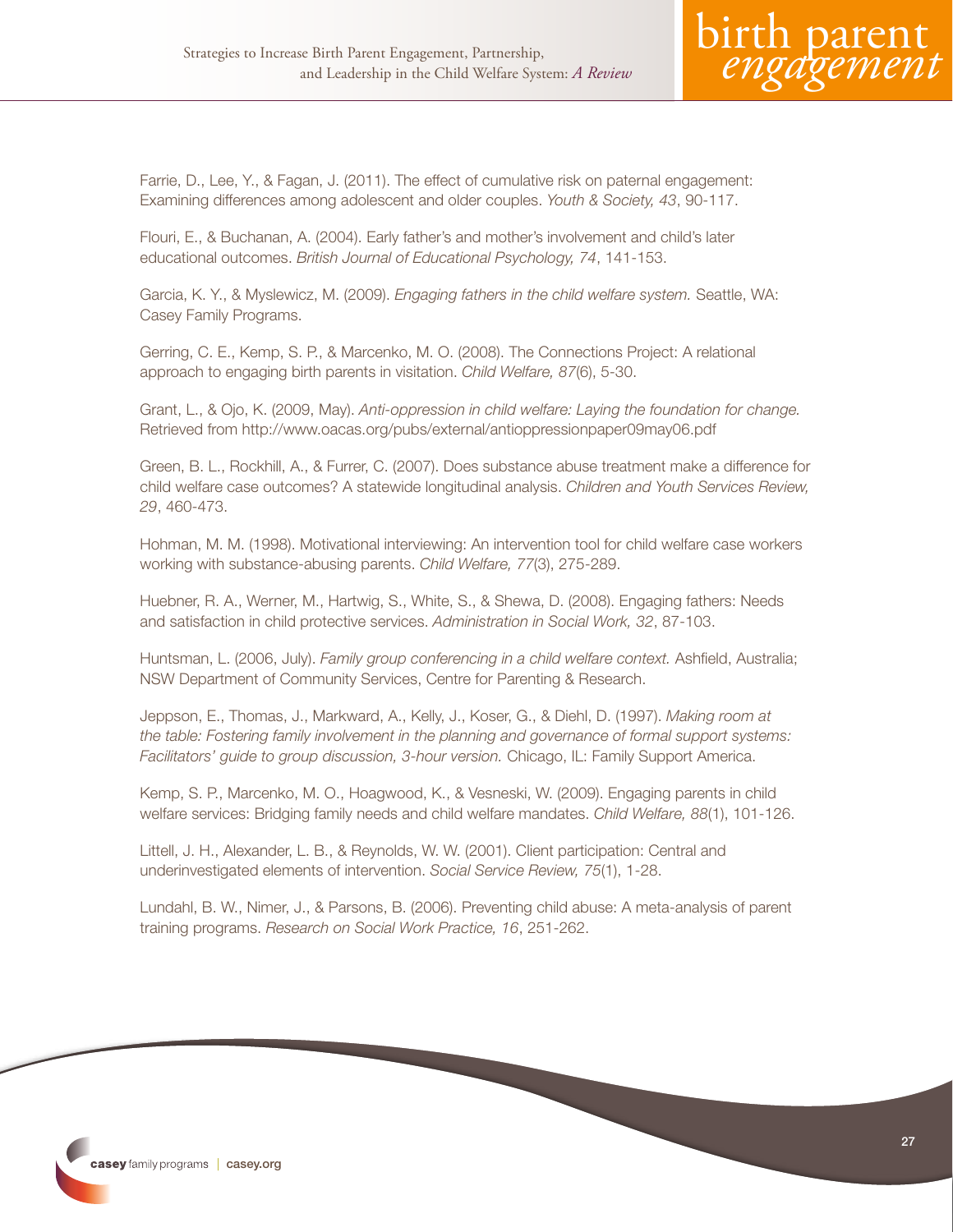

Maher, E. J., Marcynyszyn, L. A., Corwin, T. W. & Hodnett, R. (2011). Dosage matters: The relationship between participation in the Nurturing Parenting Program for Infants, Toddlers, and Preschoolers and subsequent child maltreatment. *Children and Youth Services Review, 33*, 1426-1434.

Malm, K., Murray, J., & Geen, R. (2006). *What about the dads? Child welfare agencies' efforts to identify, locate, and involve nonresident fathers.* Retrieved from http://aspe.hhs.gov/hsp/06/cwinvolve-dads/report.pdf

Marcenko, M., Brown, R., DeVoy, P. R., & Conway, D. (2010). Engaging parents: Innovative approaches in child welfare. *Protecting Children, 25*(1), 23-34.

Marcenko, M. O., & Grossman, K. (2008). *The Parent Mentoring Program: Final report to the Paul G. Allen Foundation.* Unpublished manuscript.

Marcenko, M. O., Kemp, S. P., & Brennan, K. (2004). *Birth Family-Foster Family Connections Project evaluation: Final report to the Stuart Foundation.* Unpublished monograph.

Marsh, J. C., Ryan, J. P., Choi, S., & Testa, M. F. (2006). Integrated services for families with multiple problems: Obstacles to family reunification. *Children and Youth Services Review, 28*, 1074-1087.

McCurdy, K., & Daro, D. (2001). Parent involvement in family support programs: An integrated theory. *Family Relations, 50*, 113-121.

Merkel-Holguin, L., Nixon, P., & Burford, G. (2003). Learning with families: A synopsis of FGDM research and evaluation in child welfare. *Protecting Children, 18*(1-2), 2-11.

Miller, W. R., & Rollnick, S. (2002). *Motivational interviewing: Preparing people for change* (2nd ed.). New York, NY: The Guilford Press.

Mullins, S. M., Suarez, M., Ondersma, S. J., & Page, M. C. (2004). The impact of motivational interviewing on substance abuse treatment retention: A randomized control trial of women involved with child welfare. *Journal of Substance Abuse Treatment, 27*, 51-58.

National SafeCare Training and Research Center. (2011). *SafeCare fact sheet.* Atlanta, GA: Georgia State University.

National Technical Assistance and Education Center for Systems of Care. (2008). *A closer look: Family involvement in public child welfare driven Systems of Care.* Retrieved from http://www. childwelfare.gov/pubs/acloserlook/familyinvolvement/familyinvolvement.pdf

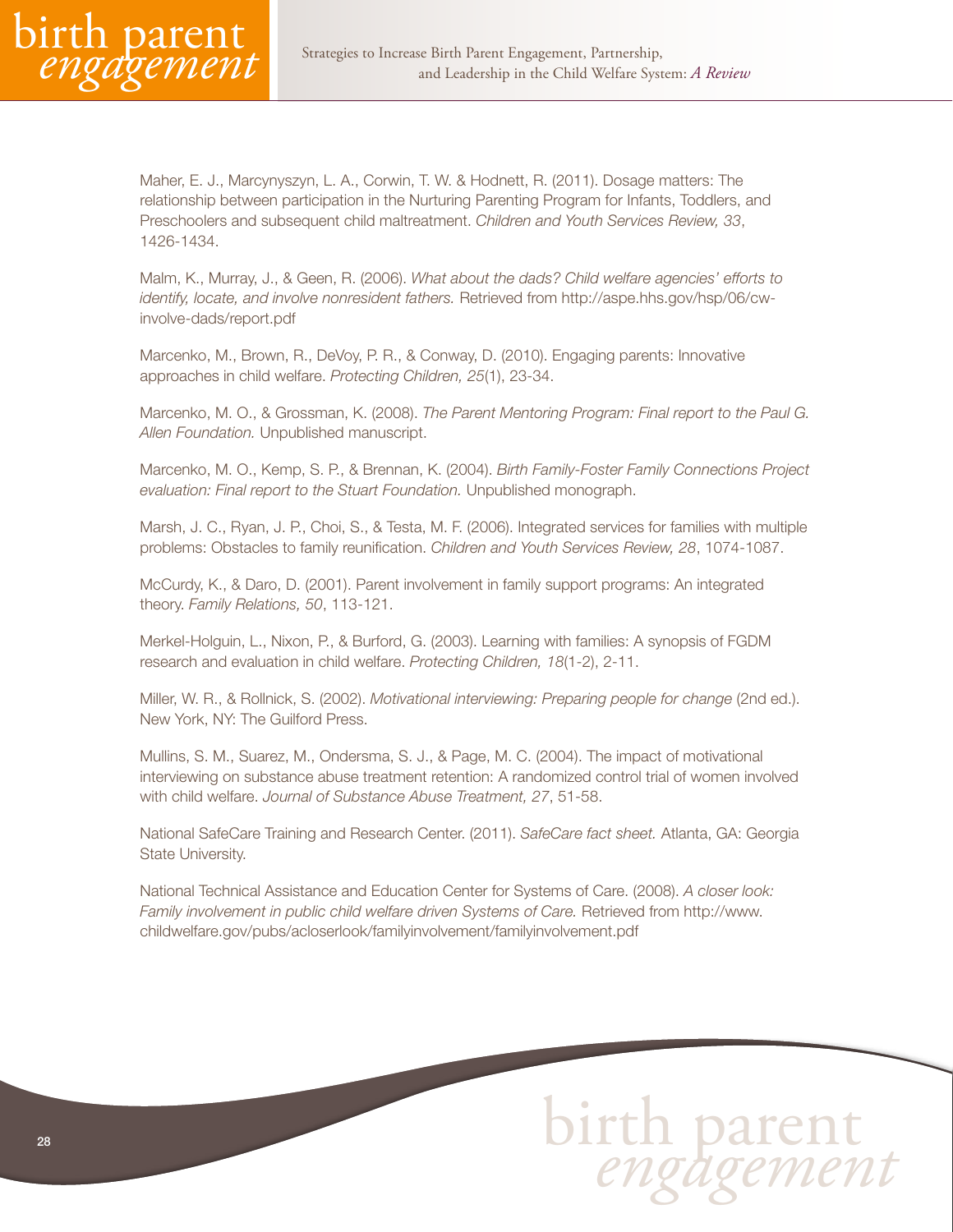

National Technical Assistance and Education Center for Systems of Care. (2010, April). *Improving child welfare outcomes through Systems of Care: Overview of the national cross-site evaluation.* Washington, DC: U.S. Department of Health and Human Services, Administration for Children and Families, Administration on Children, Youth and Families, Children's Bureau.

Nilsen, W. J., Affronti, M. L., & Coombes, M. L. (2009). Veteran parents in child protective services: Theory and implementation. *Family Relations, 58*, 520-535.

O'Donnell, J. M. (1999). Involvement of African American fathers in kinship foster care services. *Social Work, 44*, 428-442.

O'Donnell, J. M., Johnson, W. E., D'Aunno, L. E., & Thornton, H. L. (2005). Fathers in child welfare: Caseworker's perspectives. *Child Welfare, 84*(3), 387-414.

Olson, K. B. (2009). Family group conferencing and child protection mediation: Essential tools for prioritizing family engagement in child welfare cases. *Family Court Review, 47*, 53-68.

Poirier, M.-A., & Simard, M. (2006). Parental involvement during the placement of a child in family foster care: Factors associated with the continuation of parental roles. *Child Youth Care Forum, 35*, 277-288.

Quash-Mah, S., Stockard, J., Johnson-Shelton, D., & Crowley, R. (2010). Fulfilling the hope of ICWA: The role of community context. *Children and Youth Services Review, 32*, 896-901.

Rise. (2009). *Building a bridge: Stories about connections between parents and foster parents.* New York, NY: Rise.

Roberts, D. E. (2007). Child welfare's paradox. *William & Mary Law Review, 49*, 881-901.

Rooney, R. H. (1992). *Strategies for working with involuntary clients.* New York, NY: Columbia University Press.

Ryan, J. P. (2006). *Illinois Alcohol and Other Drug Abuse (AODA) waiver demonstration: Final evaluation report.* Urbana-Champaign, IL: University of Illinois School of Social Work, Children and Family Research Center.

Saint-Jacques, M.-C., Drapeau, S., Lessard, G., & Beaudoin, A. (2006). Parent involvement practices in child protection: A matter of know-how and attitude. *Child and Adolescent Social Work Journal, 23*, 196-215.

Sheets, J., Wittenstrom, K., Fong, R., James, J., Tecci, M., Baumann, D. J., & Rodriguez, C. (2009). Evidence-based practice in family group decision-making for Anglo, African American and Hispanic families. *Children and Youth Services Review, 31*, 1187-1191.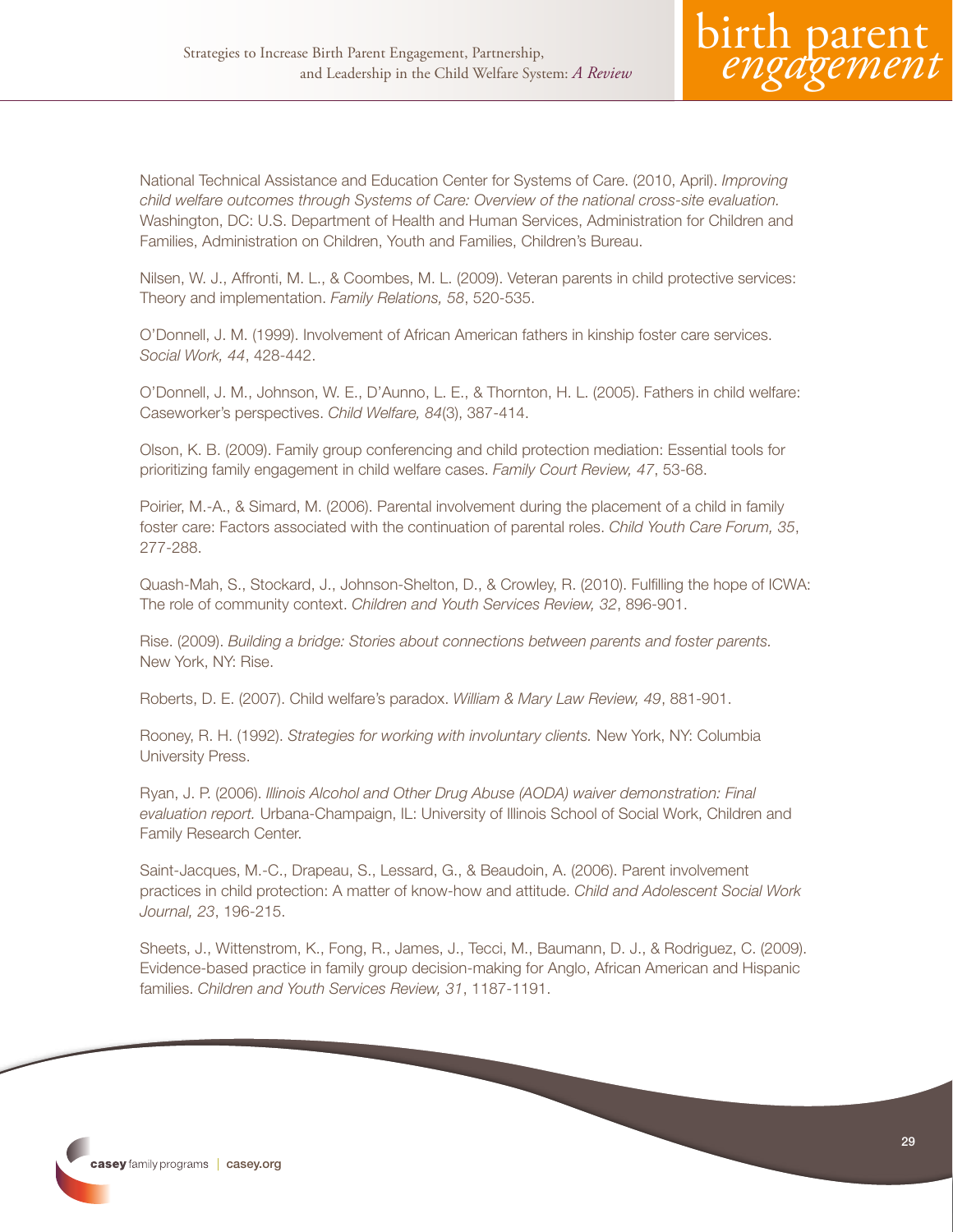

Silovsky, J. F., Bard, D., Chaffin, M., Hecht, D., Burris, L., Owora, A., ...Lutzker, J. (2011). Prevention of child maltreatment in high-risk rural families: A randomized clinical trial with child welfare outcomes. *Children and Youth Services Review, 33*, 1435-1444.

Strengthening Families Illinois. (2011). *Parents.* Retrieved from http://www. strengtheningfamiliesillinois.org/index.php/main/

Sylvester, K., & Reich, K. (2002). *Making fathers count: Assessing the progress of responsible fatherhood efforts.* Baltimore, MD: Annie E. Casey Foundation.

Testa, M. F., & Smith, B. (2009). Prevention and drug treatment. *Future of Children, 19*(2), 147-168.

Texas Department of Family and Protective Services. (2006). *Family group decision-making: Final evaluation.* Retrieved from http://www.dfps.state.tx.us/Documents/about/pdf/2006-10-09\_FGDM\_ Evaluation.pdf

Texas Department of Family and Protective Services. (2011). *Parent collaboration group.* Retrieved from http://www.dfps.state.tx.us/child\_protection/parent\_collaboration\_group/

Thomas, D., Leicht, C., Hughes, C., Madigan, A., & Dowell, K. (2003). *Emerging practices in the prevention of child abuse and neglect.* Washington, DC: U.S. Department of Health and Human Services, Administration for Children and Families, Administration on Children, Youth, and Families, Children's Bureau, Office on Child Abuse and Neglect.

Thomlison, B. (2003). Characteristics of evidence-based child maltreatment interventions. *Child Welfare, 82*(5), 541-569.

Turnell, A. (2008). *Adoption of the Signs of Safety as the Department for Child Protection's child protection practice framework: Background paper.* Perth, Western Australia: Department for Child Protection.

Upper Des Moines Opportunity, Inc. (2012). *Lifetime Dads.* Retrieved from http://www.udmo.com/ Lifetime\_dads.htm

U.S. Department of Health and Human Services, Administration for Children and Families, Administration on Children, Youth, and Families, Children's Bureau. (2010, June). *Family engagement.* Washington, DC: Child Welfare Information Gateway.

Virginia Beach Department of Human Services. (2011). *Fathers-in-training.* Retrieved from http:// fathers-in-training.com/F.I.T..html

Virginia Department of Social Services. (2010). *Family engagement.* Retrieved from http://www.dss. virginia.gov/files/division/dfs/fe/manual/manual.pdf

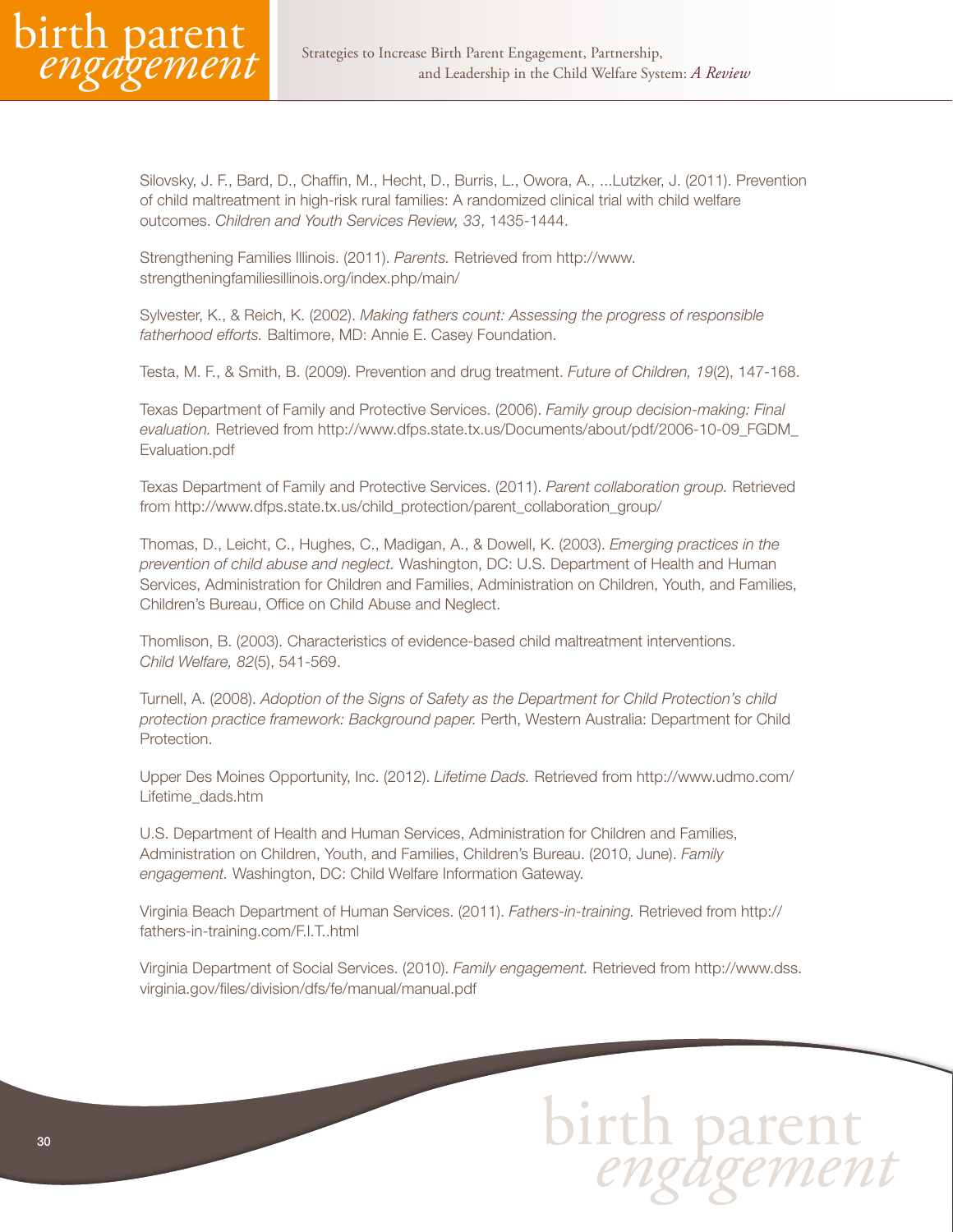

Virginia Department of Social Services. (2011). Parent leadership and family engagement in CPS and foster care. *Virginia Child Protection Newsletter, 92*, 1-12.

Wagner, M., Spiker, D., Linn, M. I., Gerlach-Downie, S., & Hernandez, F. (2003). Dimensions of parental engagement in home visiting programs: Exploratory study. *Topics in Early Childhood Special Education, 23*, 171-187.

Wahab, S. E. (2005). Motivational interviewing and social work practice. *Social Work, 5*, 45-60.

Yatchmenoff, D. K. (2001). Measuring client engagement in non-voluntary child protective services. *Unpublished doctoral dissertation.* Portland, OR: Portland State University.